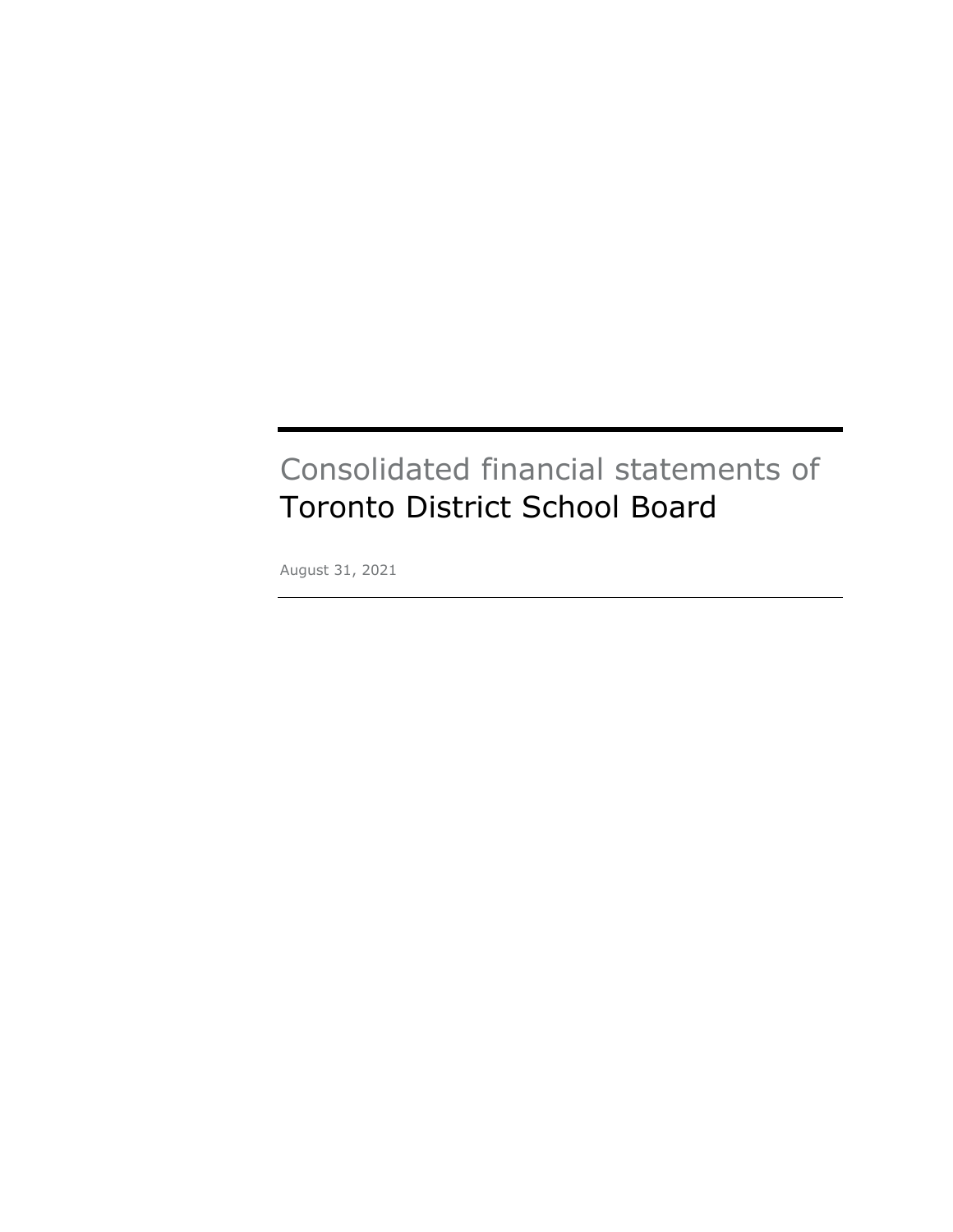| Management Report                              |                |
|------------------------------------------------|----------------|
| Independent Auditor's Report                   | $2 - 3$        |
| Consolidated statement of financial position   | $\overline{4}$ |
| Consolidated statement of operations           | 5.             |
| Consolidated statement of change in net debt   | 6              |
| Consolidated statement of cash flows           |                |
| Notes to the consolidated financial statements | 8–29           |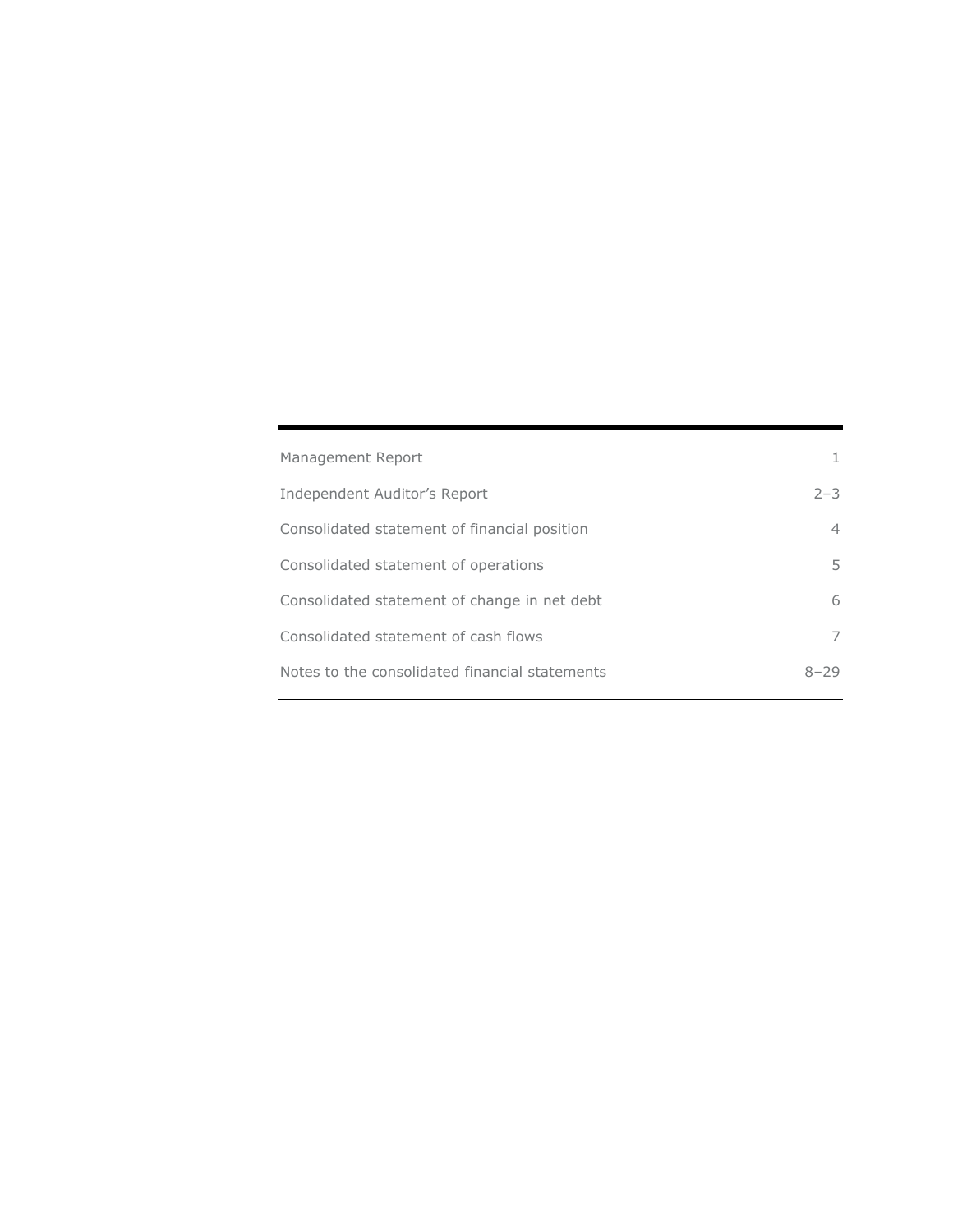

## **Management Report**

Year ended August 31, 2021 Re: Management's Responsibility for the Consolidated Financial Statements

The accompanying consolidated financial statements of the Toronto District School Board (the "Board") are the responsibility of the Board's management and have been prepared in accordance with the Financial Administration Act, supplemented by Ontario Ministry of Education memorandum 2004:B2 and Ontario Regulation 395/11 of the Financial Administration Act, as described in Note 1(a) to the consolidated financial statements.

The preparation of consolidated financial statements necessarily involves the use of estimates based on management's judgment, particularly when transactions affecting the current accounting period cannot be finalized with certainty until future periods.

Board management maintains a system of internal controls designed to provide reasonable assurance that assets are safeguarded, transactions are properly authorized and recorded in compliance with legislative and regulatory requirements, and reliable financial information is available on a timely basis for preparation of the consolidated financial statements. These systems are monitored and evaluated by management.

The Audit Committee of the Board meets with management and the external auditors to review the consolidated financial statements and discuss any significant financial reporting or internal control matters prior to recommending approval of the consolidated financial statements.

The consolidated financial statements have been audited by Deloitte LLP, independent external auditors appointed by the Board of Trustees. The accompanying Independent Auditor's Report outlines their responsibilities, the scope of their examination and their opinion on the Board's consolidated financial statements.

8 December 2021

 $\overline{\phantom{a}}$  $\overline{C}$  $f$ Unnell  $\epsilon$ 

Colleen Russell-Rawlins

 $\sim$  1  $\mathcal{L}$ 

Director of Education **Interim Associate Director,** Interim Associate Director,<br>Business Operations and Service Excellence Craig Snider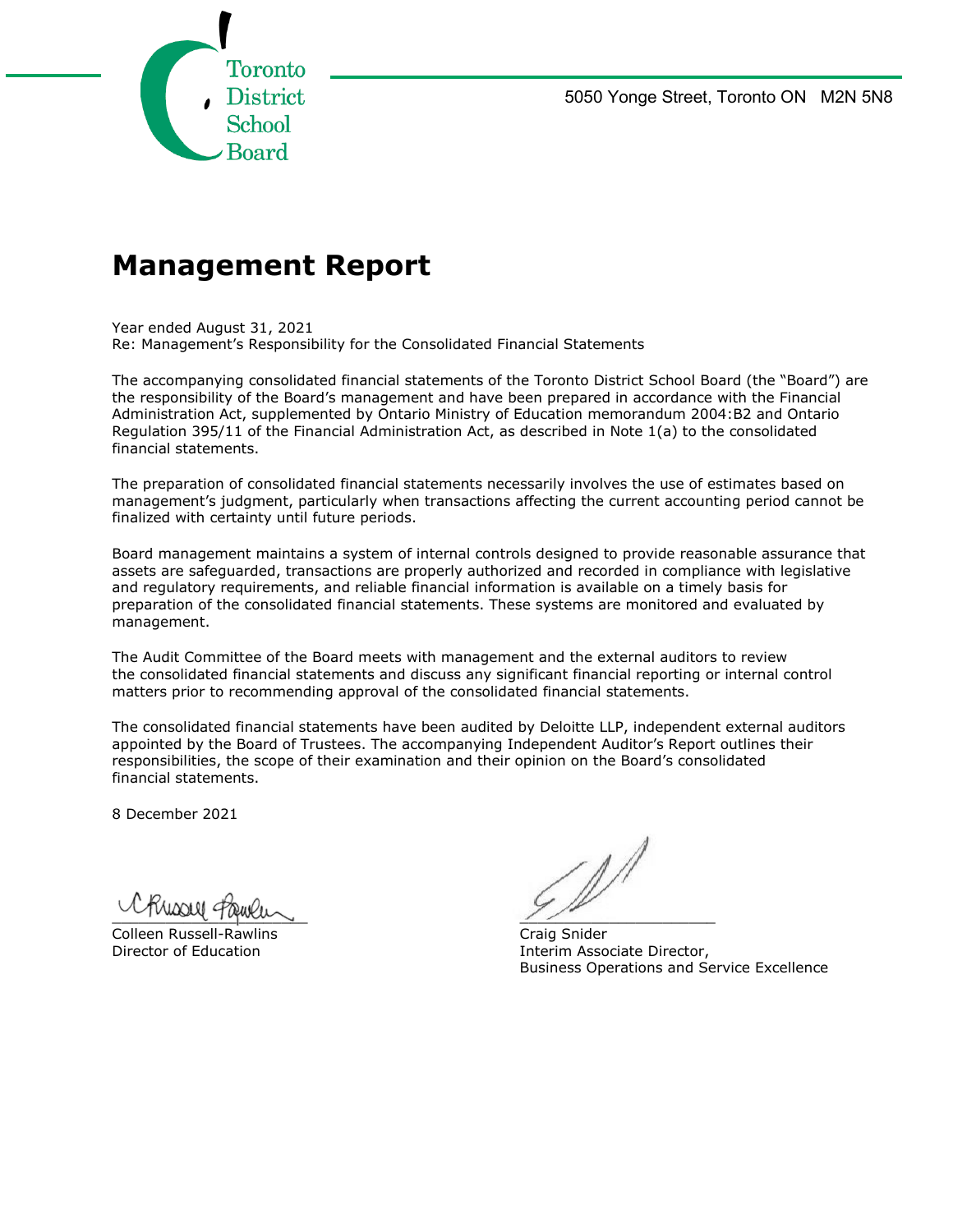

Deloitte LLP Bay Adelaide East 8 Adelaide Street West Suite 200 Toronto ON M5H 0A9 Canada

Tel: 416-601-6150 Fax: 416-601-6151 www.deloitte.ca

## **Independent Auditor's Report**

To the Board of Trustees of Toronto District School Board

#### **Opinion**

We have audited the consolidated financial statements of Toronto District School Board (the "Board"), which comprise the consolidated statement of financial position as at August 31, 2021, and the consolidated statements of operations, change in net debt, and cash flows for the year then ended, and notes to the consolidated financial statements, including a summary of significant accounting policies (collectively referred to as the "consolidated financial statements").

In our opinion, the accompanying consolidated financial statements of the Board for the year ended August 31, 2021 are prepared, in all material respects, in accordance with the basis of accounting described in Note 1(a) to the consolidated financial statements.

#### **Basis for Opinion**

We conducted our audit in accordance with Canadian generally accepted auditing standards ("Canadian GAAS"). Our responsibilities under those standards are further described in the *Auditor's Responsibilities for the Audit of the Consolidated Financial Statements* section of our report. We are independent of the Board in accordance with the ethical requirements that are relevant to our audit of the consolidated financial statements in Canada, and we have fulfilled our other ethical responsibilities in accordance with these requirements. We believe that the audit evidence we have obtained is sufficient and appropriate to provide a basis for our opinion.

#### **Emphasis of Matter**

Without modifying our opinion, we draw attention to Note 1(a) of the consolidated financial statements which describes the basis of accounting used in the preparation of these consolidated financial statements and the significant differences between such basis of accounting and Canadian public sector accounting standards. Our opinion is not modified in respect of this matter.

#### **Responsibilities of Management and Those Charged with Governance for the Consolidated Financial Statements**

Management is responsible for the preparation of the consolidated financial statements in accordance with the basis of accounting described in Note 1(a) to the consolidated financial statements, and for such internal control as management determines is necessary to enable the preparation of consolidated financial statements that are free from material misstatement, whether due to fraud or error.

In preparing the consolidated financial statements, management is responsible for assessing the Board's ability to continue as a going concern, disclosing, as applicable, matters related to going concern and using the going concern basis of accounting unless management either intends to liquidate the Board or to cease operations, or has no realistic alternative but to do so.

Those charged with governance are responsible for overseeing the Board's financial reporting process.

#### **Auditor's Responsibilities for the Audit of the Consolidated Financial Statements**

Our objectives are to obtain reasonable assurance about whether the consolidated financial statements as a whole are free from material misstatement, whether due to fraud or error, and to issue an auditor's report that includes our opinion. Reasonable assurance is a high level of assurance, but is not a guarantee that an audit conducted in accordance with Canadian GAAS will always detect a material misstatement when it exists. Misstatements can arise from fraud or error and are considered material if, individually or in the aggregate, they could reasonably be expected to influence the economic decisions of users taken on the basis of these consolidated financial statements.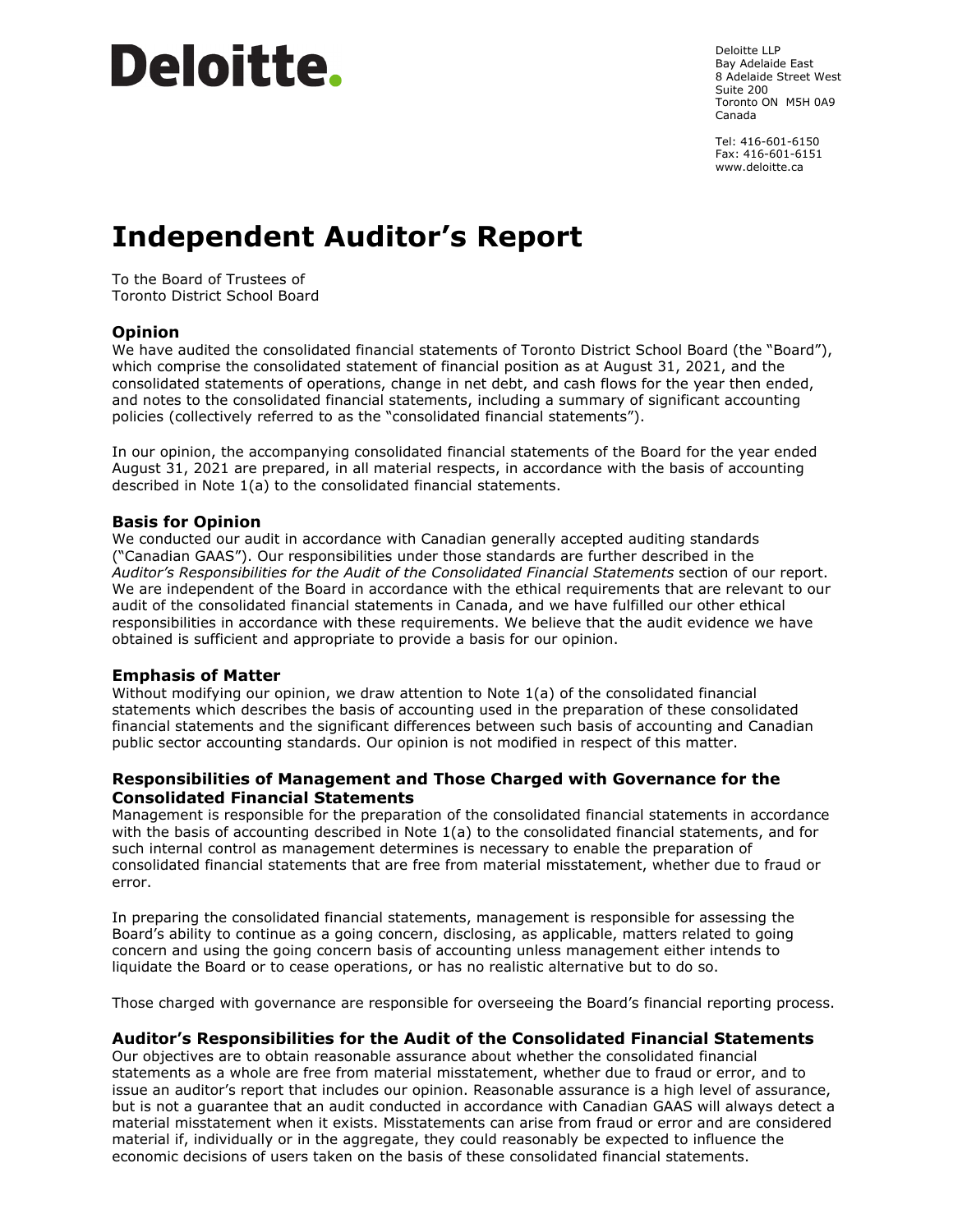As part of an audit in accordance with Canadian GAAS, we exercise professional judgment and maintain professional skepticism throughout the audit. We also:

- Identify and assess the risks of material misstatement of the consolidated financial statements, whether due to fraud or error, design and perform audit procedures responsive to those risks, and obtain audit evidence that is sufficient and appropriate to provide a basis for our opinion. The risk of not detecting a material misstatement resulting from fraud is higher than for one resulting from error, as fraud may involve collusion, forgery, intentional omissions, misrepresentations, or the override of internal control.
- Obtain an understanding of internal control relevant to the audit in order to design audit procedures that are appropriate in the circumstances, but not for the purpose of expressing an opinion on the effectiveness of the Board's internal control.
- Evaluate the appropriateness of accounting policies used and the reasonableness of accounting estimates and related disclosures made by management.
- Conclude on the appropriateness of management's use of the going concern basis of accounting and, based on the audit evidence obtained, whether a material uncertainty exists related to events or conditions that may cast significant doubt on the Board's ability to continue as a going concern. If we conclude that a material uncertainty exists, we are required to draw attention in our auditor's report to the related disclosures in the consolidated financial statements or, if such disclosures are inadequate, to modify our opinion. Our conclusions are based on the audit evidence obtained up to the date of our auditor's report. However, future events or conditions may cause the Board to cease to continue as a going concern.
- Obtain sufficient appropriate audit evidence regarding the financial information of the entities or business activities within the Board to express an opinion on the consolidated financial statements. We are responsible for the direction, supervision and performance of the group audit. We remain solely responsible for our audit opinion.

We communicate with those charged with governance regarding, among other matters, the planned scope and timing of the audit and significant audit findings, including any significant deficiencies in internal control that we identify during our audit.

Delicitté 11P

Chartered Professional Accountants Licensed Public Accountants December 8, 2021 2021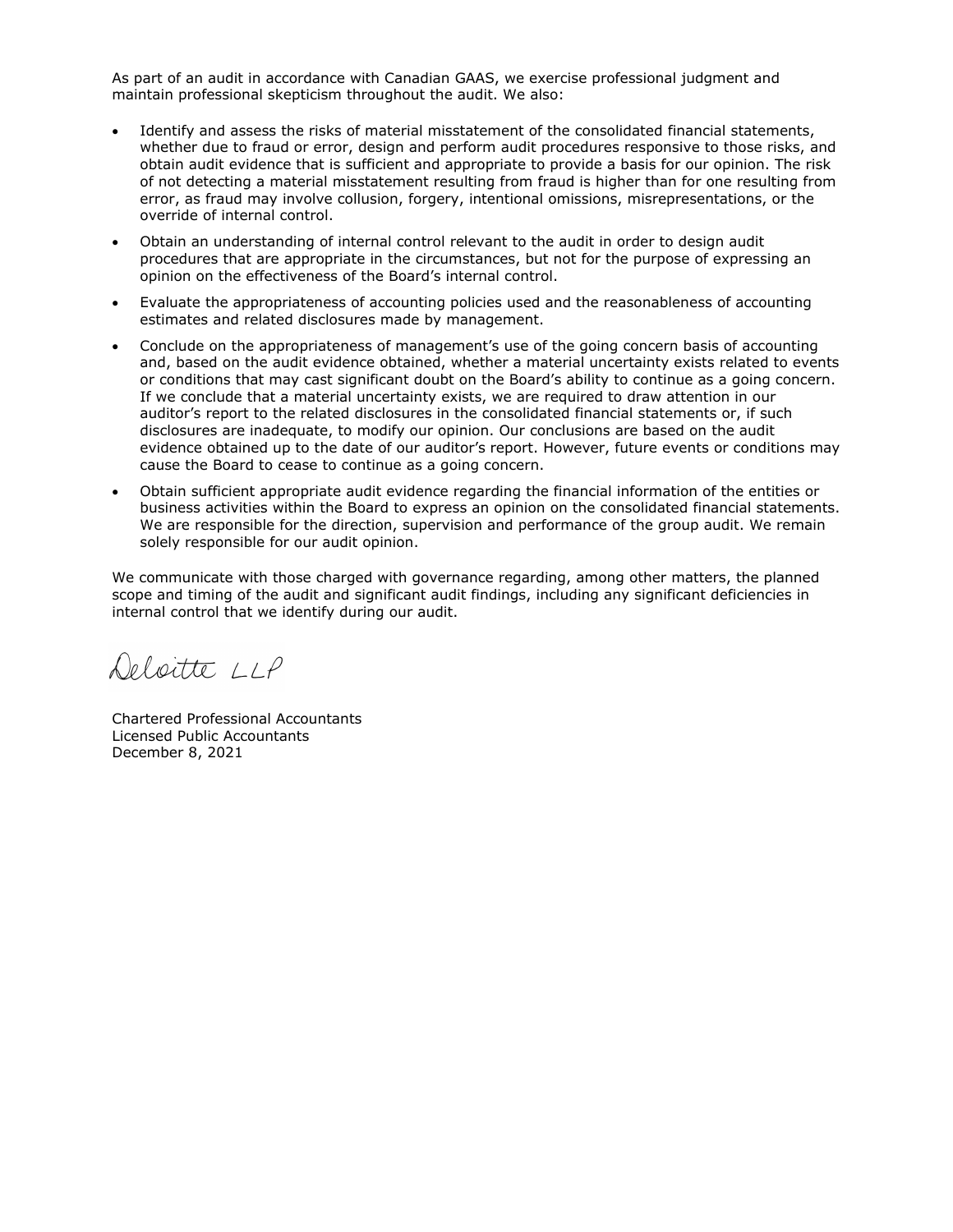**Consolidated statement of financial position**

As at August 31, 2021 (In thousands of dollars)

|                                                   | <b>Notes</b>   | 2021<br>\$  | 2020<br>\$  |
|---------------------------------------------------|----------------|-------------|-------------|
| Assets                                            |                |             |             |
| <b>Financial assets</b>                           |                |             |             |
| Cash                                              | 1(j)           | 366,266     | 391,085     |
| Temporary investments                             |                | 1,164       | 731         |
| Due from City of Toronto                          | 3              | 234,594     | 667,700     |
| Accounts receivable (net of allowance of \$6,318) |                |             |             |
| $($6,058$$ in 2020)                               |                | 42,077      | 28,028      |
| Accounts receivable - Province of Ontario         | $\overline{2}$ | 611,200     | 578,903     |
| Funds on deposit                                  | 5(f)           | 109,807     | 107,087     |
| Properties held for sale                          | 6              | 2,032       | 3,009       |
| Restricted cash                                   | 18             | 26          | 111         |
|                                                   |                | 1,367,166   | 1,776,654   |
|                                                   |                |             |             |
| <b>Liabilities</b>                                |                |             |             |
| Short-term borrowing                              | 7              | 237,000     | 150,000     |
| Accounts payable and accrued liabilities          |                | 266,147     | 252,504     |
| Due to Province of Ontario                        | $\overline{4}$ | 21,736      | 553,435     |
| Accrued vacation pay                              |                | 19,341      | 19,029      |
| Deferred revenue                                  | 8              | 236,031     | 232,791     |
| Deferred capital contributions                    | 9              | 2,525,008   | 2,492,990   |
| Retirement and other employee future              |                |             |             |
| benefits payable                                  | 5              | 327,137     | 334,338     |
| Net long-term debt                                | 10             | 341,500     | 362,127     |
|                                                   |                | 3,973,900   | 4,397,214   |
|                                                   |                |             |             |
| Net debt                                          |                | (2,606,734) | (2,620,560) |
| <b>Non-financial assets</b>                       |                |             |             |
| Tangible capital assets                           | 11             | 2,649,978   | 2,619,414   |
| Prepaid expenses and supplies                     |                | 25,607      | 25,712      |
|                                                   |                | 2,675,585   | 2,645,126   |
| <b>Accumulated surplus</b>                        | 12             | 68,851      | 24,566      |

The accompanying notes are an integral part of the consolidated financial statement.

Approved by the Board

Chisou Paulu \_\_\_\_\_\_\_\_\_\_\_\_\_\_\_\_\_\_\_\_\_\_\_\_\_\_\_\_\_\_\_\_\_\_\_, Chair of the Board Chair of the Board <u>**LETT**</u>, Director of Education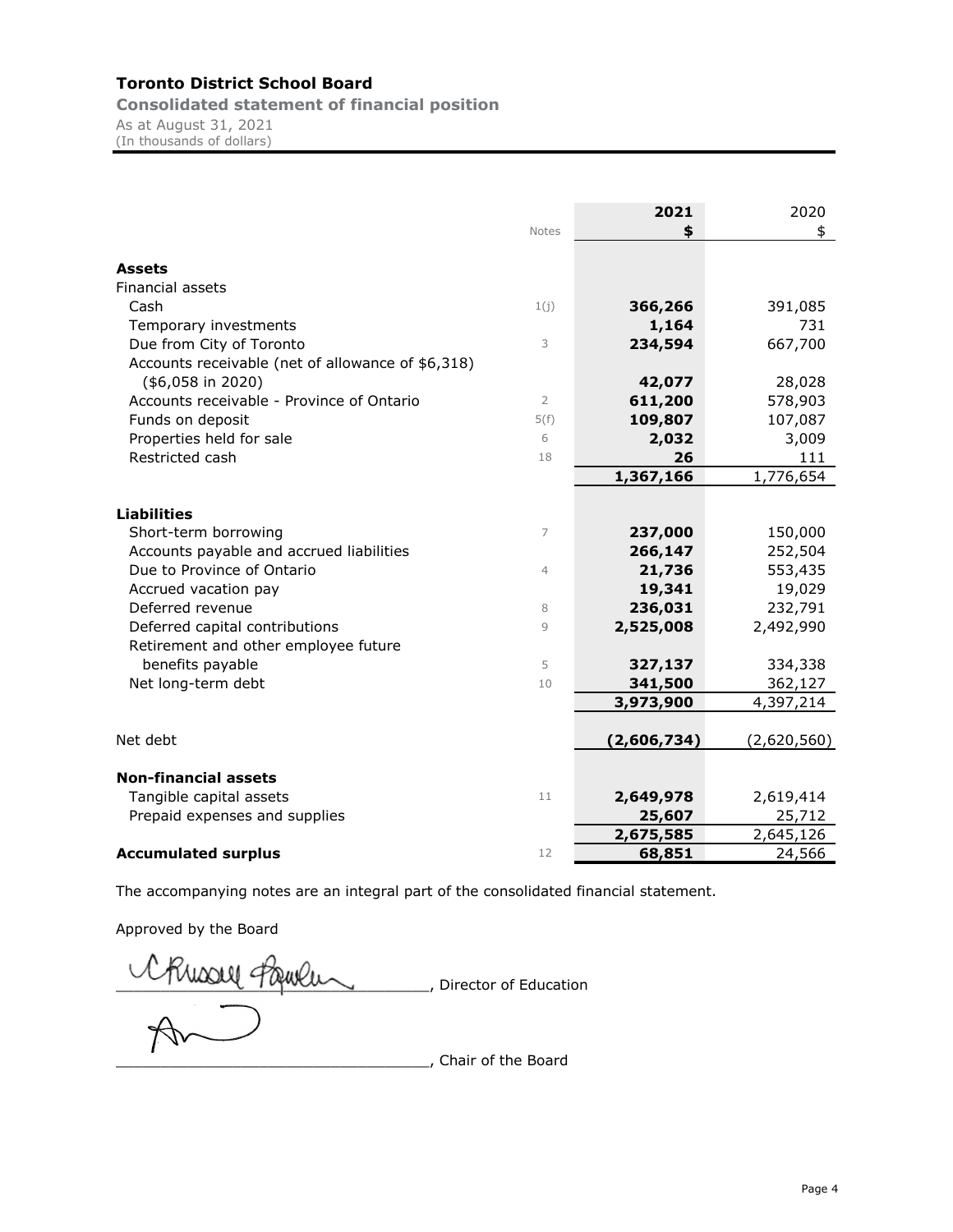**Consolidated statement of operations** Year ended August 31, 2021 (In thousands of dollars)

|                                                  | <b>Notes</b> | <b>Budget</b> | 2021<br>\$ | 2020<br>\$ |
|--------------------------------------------------|--------------|---------------|------------|------------|
| <b>Revenue</b>                                   |              |               |            |            |
| Provincial grants                                |              |               |            |            |
| Grants for student needs                         | 16           | 2,987,034     | 2,989,188  | 2,907,545  |
| Other                                            |              | 55,186        | 145,460    | 48,646     |
| Federal grants and fees                          |              | 22,000        | 21,890     | 19,900     |
| Other fees and revenues                          |              | 101,442       | 103,300    | 93,236     |
| School fundraising                               |              | 40,000        | 4,016      | 24,018     |
| Amortization of deferred capital                 |              |               |            |            |
| contributions                                    | 9            | 218,171       | 214,005    | 221,175    |
|                                                  |              | 3,423,833     | 3,477,859  | 3,314,520  |
|                                                  |              |               |            |            |
| <b>Expenses</b>                                  | 15           |               |            |            |
| Instruction                                      |              | 2,633,997     | 2,650,551  | 2,511,763  |
| Administration                                   |              | 82,003        | 88,860     | 86,454     |
| Transportation                                   |              | 64,465        | 59,095     | 62,577     |
| School operations and maintenance                |              | 343,136       | 343,355    | 315,819    |
| Pupil accommodation                              |              | 259,486       | 264,079    | 287,551    |
| Other programs                                   |              | 6,678         | 19,126     | 3,050      |
| School funded activities                         |              | 40,000        | 8,508      | 21,138     |
|                                                  |              | 3,429,765     | 3,433,574  | 3,288,352  |
|                                                  |              |               |            |            |
| Annual (deficit) surplus                         |              | (5, 932)      | 44,285     | 26,168     |
| Accumulated surplus (deficit), beginning of year |              | 11,026        | 24,566     | (1,602)    |
| Accumulated surplus, end of year                 |              | 5,094         | 68,851     | 24,566     |

The accompanying notes are an integral part of the consolidated financial statement.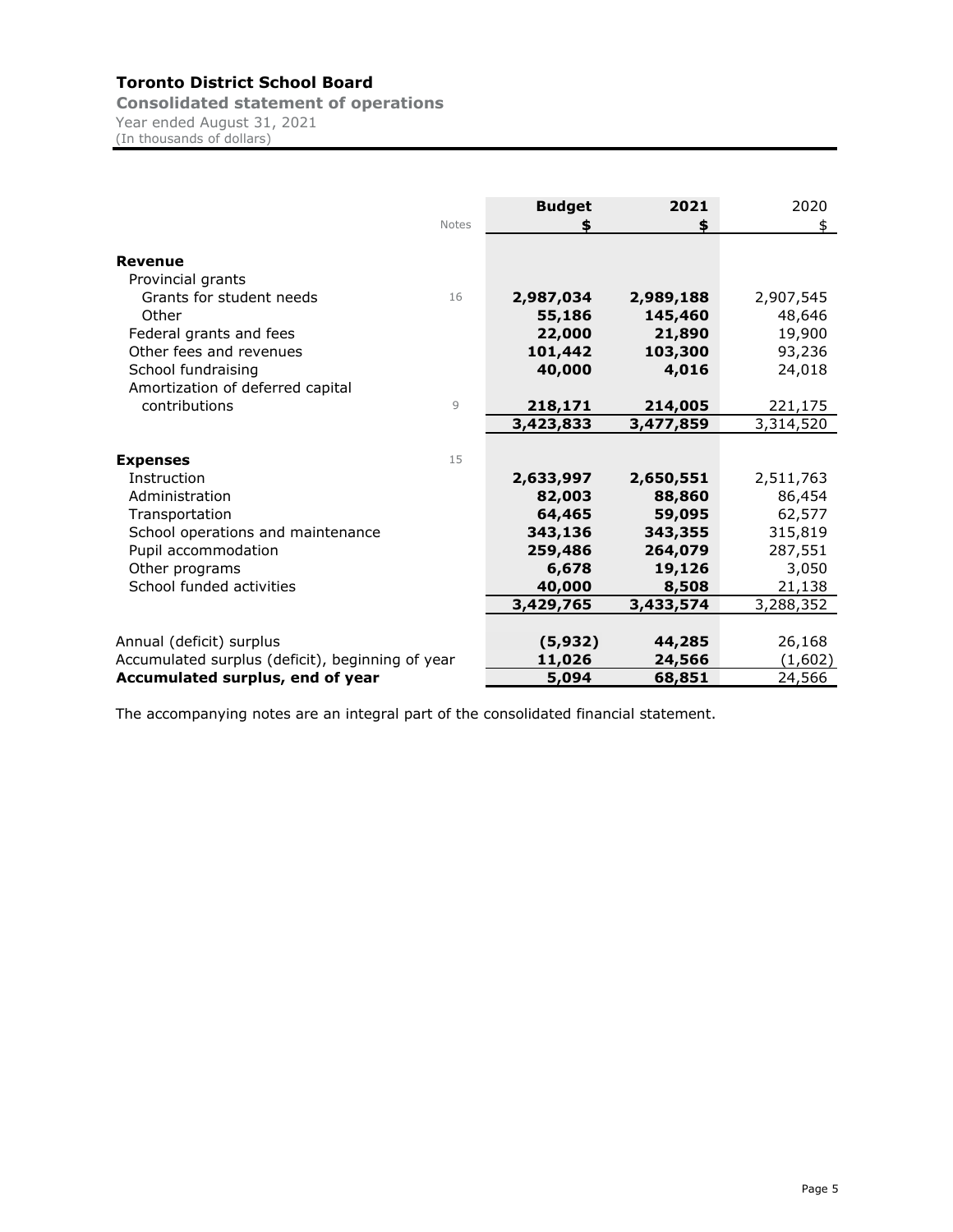**Consolidated statement of change in net debt** Year ended August 31, 2021

(In thousands of dollars)

|                                                    |       | 2021        | 2020        |
|----------------------------------------------------|-------|-------------|-------------|
|                                                    | Notes |             | \$          |
|                                                    |       |             |             |
| <b>Annual surplus</b>                              |       | 44,285      | 26,168      |
| Acquisition of tangible capital assets             | 11    | (245,019)   | (242, 995)  |
| Amortization of tangible capital assets            | 11    | 215,432     | 222,602     |
| Net book value of tangible capital asset disposals | 11    |             | 1,421       |
| Net book value of tangible capital assets          |       |             |             |
| reclassified to/(from) properties held for sale    |       |             |             |
| during the year                                    | 6     | (977)       |             |
|                                                    |       | 13,721      | 7,196       |
| Acquisition of inventories of supplies             |       | (11, 955)   | (10, 936)   |
| Acquisition of prepaid expenses                    |       | (11, 400)   | (13, 575)   |
| Consumption of inventories of supplies             |       | 11,625      | 9,371       |
| Use of prepaid expenses                            |       | 11,835      | 8,347       |
| Change in net debt                                 |       | 13,826      | 403         |
| Net debt, beginning of year                        |       | (2,620,560) | (2,620,963) |
| Net debt, end of year                              |       | (2,606,734) | (2,620,560) |

The accompanying notes are an integral part of the consolidated financial statement.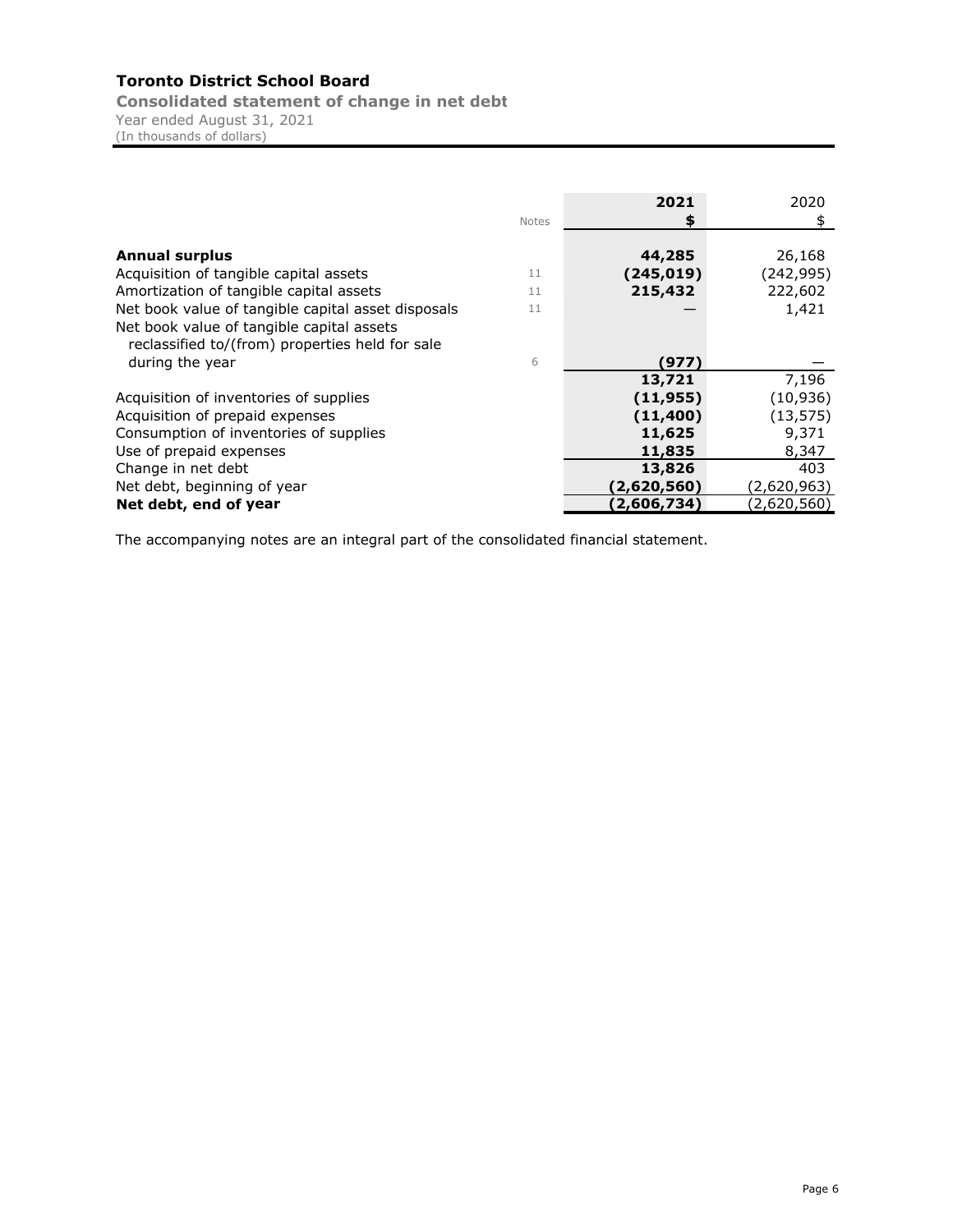**Consolidated statement of cash flows** Year ended August 31, 2021 (In thousands of dollars)

|                                                                                     |        | 2021       | 2020       |
|-------------------------------------------------------------------------------------|--------|------------|------------|
|                                                                                     | Notes  | \$         | \$         |
|                                                                                     |        |            |            |
| <b>Operating activities</b>                                                         |        |            |            |
| Annual surplus                                                                      |        | 44,285     | 26,168     |
| Items not involving cash                                                            |        |            |            |
| Amortization of tangible capital assets                                             | 11     | 215,432    | 222,602    |
| Net book value of tangible capital assets                                           |        |            |            |
| reclassified (to)/from properties held for sale<br>during the year (excluding land) |        | 977        |            |
| Disposal of properties held for sale                                                | 6<br>6 |            | 8,294      |
| Deferred capital contributions recognized                                           | 9      | (214,005)  | (221, 175) |
| Changes in non-cash assets and liabilities                                          |        |            |            |
| Due from City of Toronto                                                            |        | 433,106    | (439, 338) |
| Accounts receivable                                                                 |        | (14, 049)  | 14,164     |
| Accounts receivable - Province of Ontario                                           |        |            |            |
| Operating                                                                           |        | (17, 529)  | (91, 447)  |
| Prepaid expenses and supplies                                                       |        | 105        | (6, 793)   |
| Accounts payable and accrued liabilities                                            |        |            |            |
| and accrued vacation pay                                                            |        | 13,955     | (29, 931)  |
| Due to Province of Ontario                                                          |        | (531, 699) | 522,526    |
| Deferred revenues - Operating                                                       |        | (787)      | (2,935)    |
| Retirement and other employee future                                                |        |            |            |
| benefits payable                                                                    |        | (7, 201)   | (5, 536)   |
|                                                                                     |        | (77, 410)  | (3, 401)   |
|                                                                                     |        |            |            |
| <b>Capital activity</b>                                                             |        |            |            |
| Acquisition of tangible capital assets                                              | 11     | (245, 019) | (242, 995) |
| <b>Investing activities</b>                                                         |        |            |            |
| Temporary investments                                                               |        | (433)      | 203,786    |
| Funds on deposit                                                                    |        | (2,720)    | (581)      |
|                                                                                     |        | (3, 153)   | 203,205    |
| <b>Financing activities</b>                                                         |        |            |            |
| Capital grant contributions                                                         | 9      | 245,046    | 242,957    |
| Deferred revenue - Capital                                                          |        | 4,027      | 15,957     |
| Accounts receivable - Province of Ontario Capital                                   |        | (14, 768)  | 102,380    |
| Short-term borrowing - net                                                          |        | 87,000     | (35,000)   |
| Long-term debt repayments                                                           |        | (20, 627)  | (19, 691)  |
| Decrease in restricted cash                                                         | 18     | 85         | 2,478      |
|                                                                                     |        | 300,763    | 309,081    |
|                                                                                     |        |            |            |
| Net (decrease) increase in cash                                                     |        | (24, 819)  | 265,890    |
| Cash, beginning of year                                                             |        | 391,085    | 125,195    |
| Cash, end of year                                                                   |        | 366,266    | 391,085    |

The accompanying notes are an integral part of the consolidated financial statement.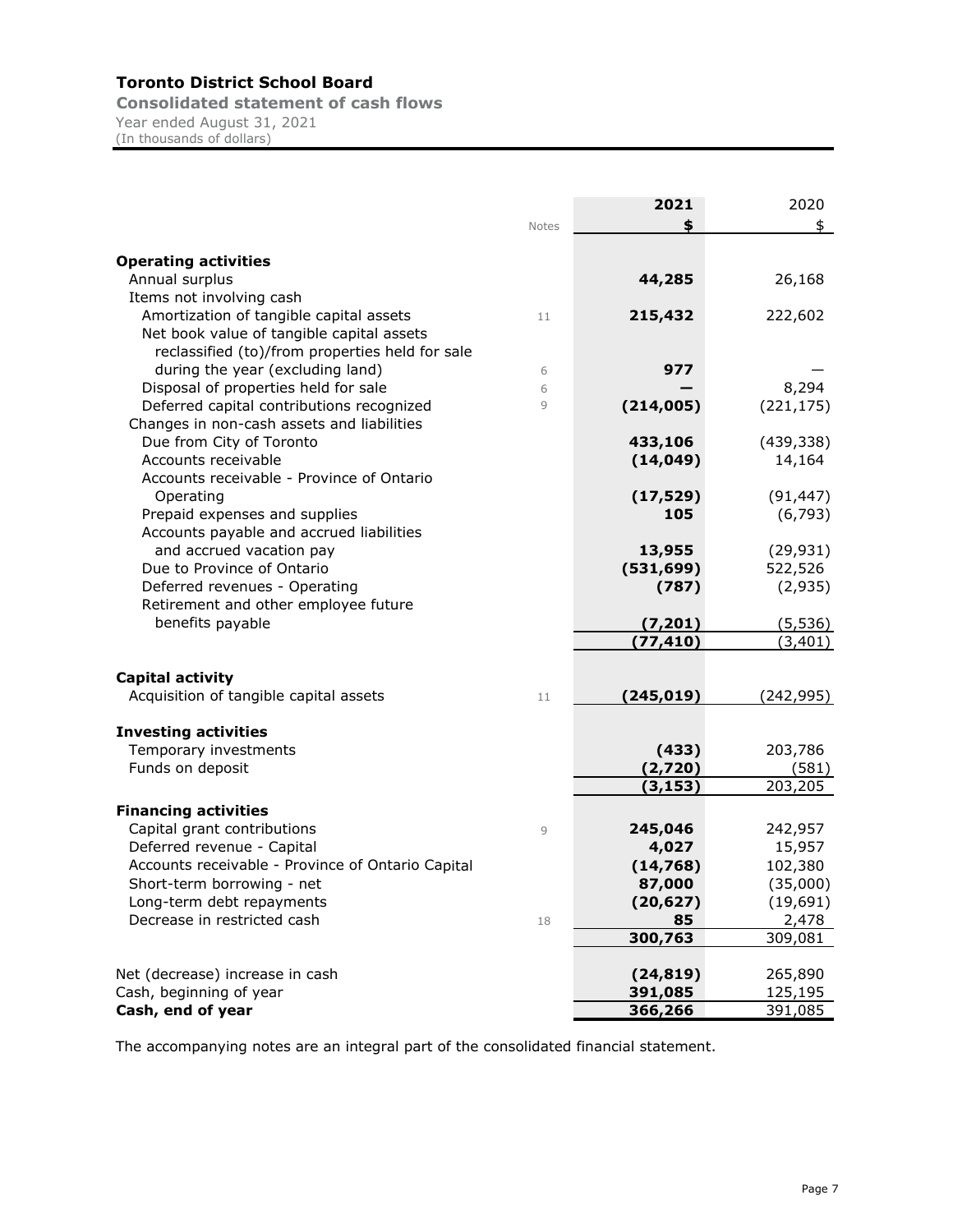## **1. Significant accounting policies**

The consolidated financial statements are the representations of management and are prepared in accordance with the basis of accounting as described in Note 1(a) below.

Significant accounting policies adopted are as follows:

*(a) Basis of accounting* 

The consolidated financial statements have been prepared in accordance with the Financial Administration Act supplemented by Ontario Ministry of Education memorandum 2004:B2 and Ontario Regulation 395/11 of the Financial Administration Act.

The Financial Administration Act requires that the consolidated financial statements be prepared in accordance with the accounting principles determined by the relevant Ministry of the Province of Ontario. A directive was provided by the Ontario Ministry of Education within memorandum 2004:B2 requiring school boards to adopt Canadian public sector accounting standards commencing with their year ended August 31, 2004 and that changes may be required to the application of these standards as a result of regulation.

In 2011, the government passed Ontario Regulation 395/11 of the Financial Administration Act. The Regulation requires that contributions received or receivable for the acquisition or development of depreciable tangible capital assets and contributions of depreciable tangible capital assets for use in providing services, be recorded as deferred capital contributions and be recognized as revenue in the consolidated statement of operations over the periods during which the tangible capital asset is used to provide service at the same rate that amortization is recognized in respect of the related tangible capital asset. The regulation further requires that if the net book value of the depreciable tangible capital asset is reduced for any reason other than depreciation, a proportionate reduction of the deferred capital contribution along with a proportionate increase in the revenue be recognized. For Ontario school boards, these contributions include government transfers, externally restricted contributions and, historically, property tax revenue.

The accounting policy requirements under Ontario Regulation 395/11 are significantly different from the requirements of Canadian public sector accounting standards which require that:

- Government transfers, including amounts previously recognized as tax revenue, which do not contain a stipulation that creates a liability, be recognized as revenue by the recipient when approved by the transferor and the eligibility criteria have been met in accordance with Canadian public sector accounting standard PS 3410; and
- Externally restricted contributions be recognized as revenue in the period in which the resources are used for the purpose or purposes specified in accordance with Canadian public sector accounting standard PS 3100.

As a result, revenue recognized in the consolidated statement of operations and certain related deferred revenues and deferred capital contributions would be recorded differently under Canadian public sector accounting standards.

*(b) Reporting entity* 

The consolidated financial statements reflect the assets, liabilities, revenues, and expenses of the reporting entity. The reporting entity includes all organizations which are controlled by the Toronto District School Board (the "Board").

School generated funds, which include the assets, liabilities, revenues, and expenses of various organizations that exist at the school level and which are controlled by the Board are included in the consolidated financial statements.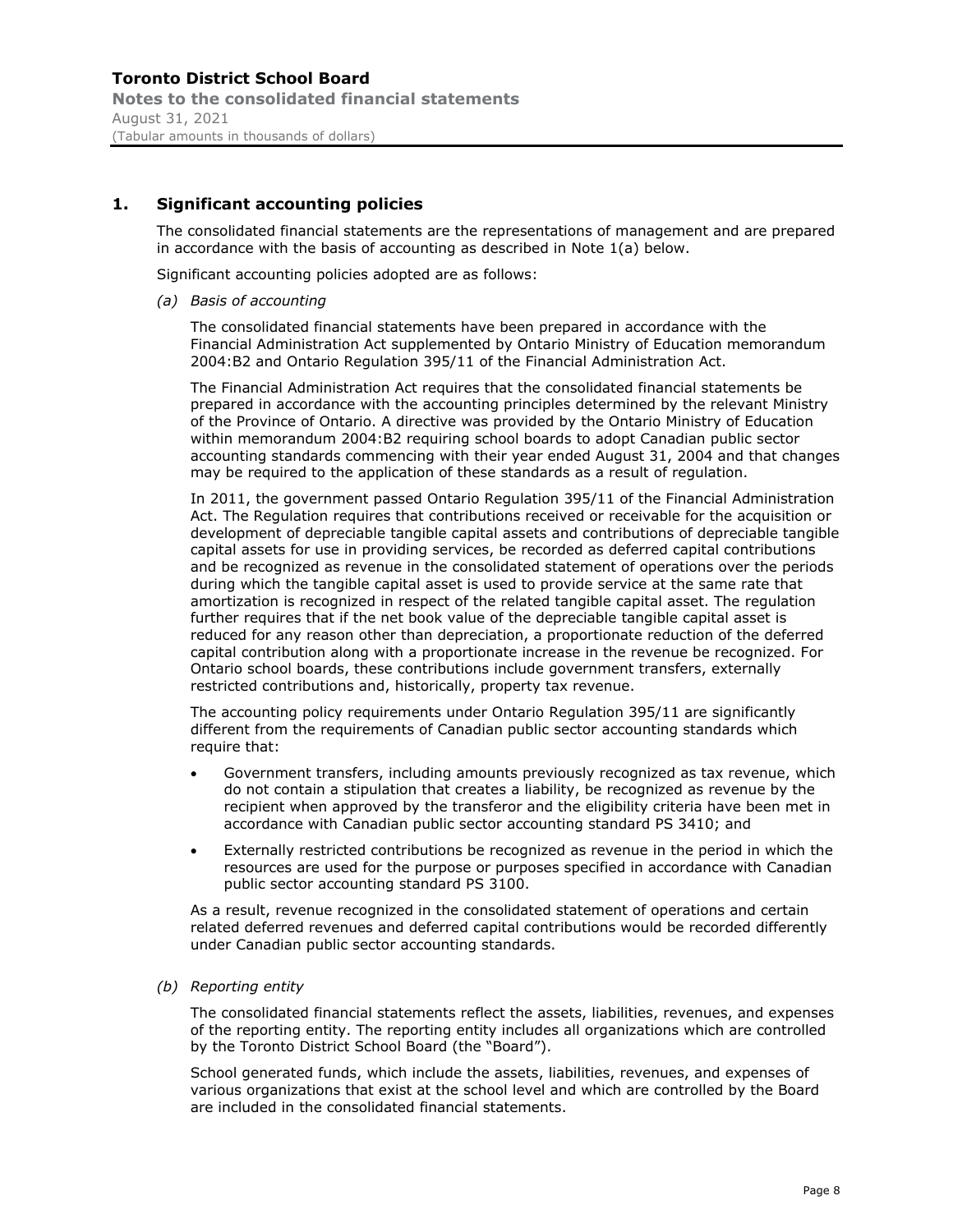## **Toronto District School Board Notes to the consolidated financial statements** August 31, 2021 (Tabular amounts in thousands of dollars)

## **1. Significant accounting policies (continued)**

#### *(b) Reporting entity (continued)*

The Board established the Toronto Lands Corporation ("TLC") in 2008, a wholly owned subsidiary. Its mandate is to manage designated real estate holdings of the Board to maximize rental income and dispose of surplus sites. This entity which is controlled by the Board is included in the consolidated financial statements.

The Board is a unit owner in Toronto Standard Condominium Corporation No. 2234, which was established for the management of common elements (consisting of the separation walls, sprinkler system, and fire alarm system) of the property located at 840 Coxwell and 555 Mortimer Avenues, which is jointly owned by the Board and Toronto East Health Network. The Board's share of activities relating to this entity is included in the consolidated financial statements.

All inter-departmental and inter-entity transactions and balances between these organizations are eliminated on consolidation.

*(c) Trust funds*

Trust funds and their related operations administered by the Board amounting to \$12.68 million (\$12.90 million in 2020) are not included in the consolidated financial statements.

#### *(d) Deferred revenue*

Certain amounts are received pursuant to legislation, regulation or agreement and may only be used in the conduct of certain programs or in the delivery of specific services and transactions. These amounts will be recognized as revenue in the fiscal year the related qualifying expenditures are incurred, or services are performed.

#### *(e) Deferred capital contributions*

Contributions received or receivable for the purpose of acquiring or developing a depreciable tangible capital asset for use in providing services, or any contributions in the form of depreciable tangible assets for use in providing services, is recognized as deferred capital contributions as defined in Ontario Regulation 395/11 of the Financial Administration Act. These amounts are recognized as revenue at the same rate as the related tangible capital asset is amortized. The following items fall under this category:

- Government transfers received or receivable for capital purposes;
- Other restricted contributions received or receivable for capital purposes; and
- Amounts previously recognized as property taxation revenues which were historically used to fund capital assets.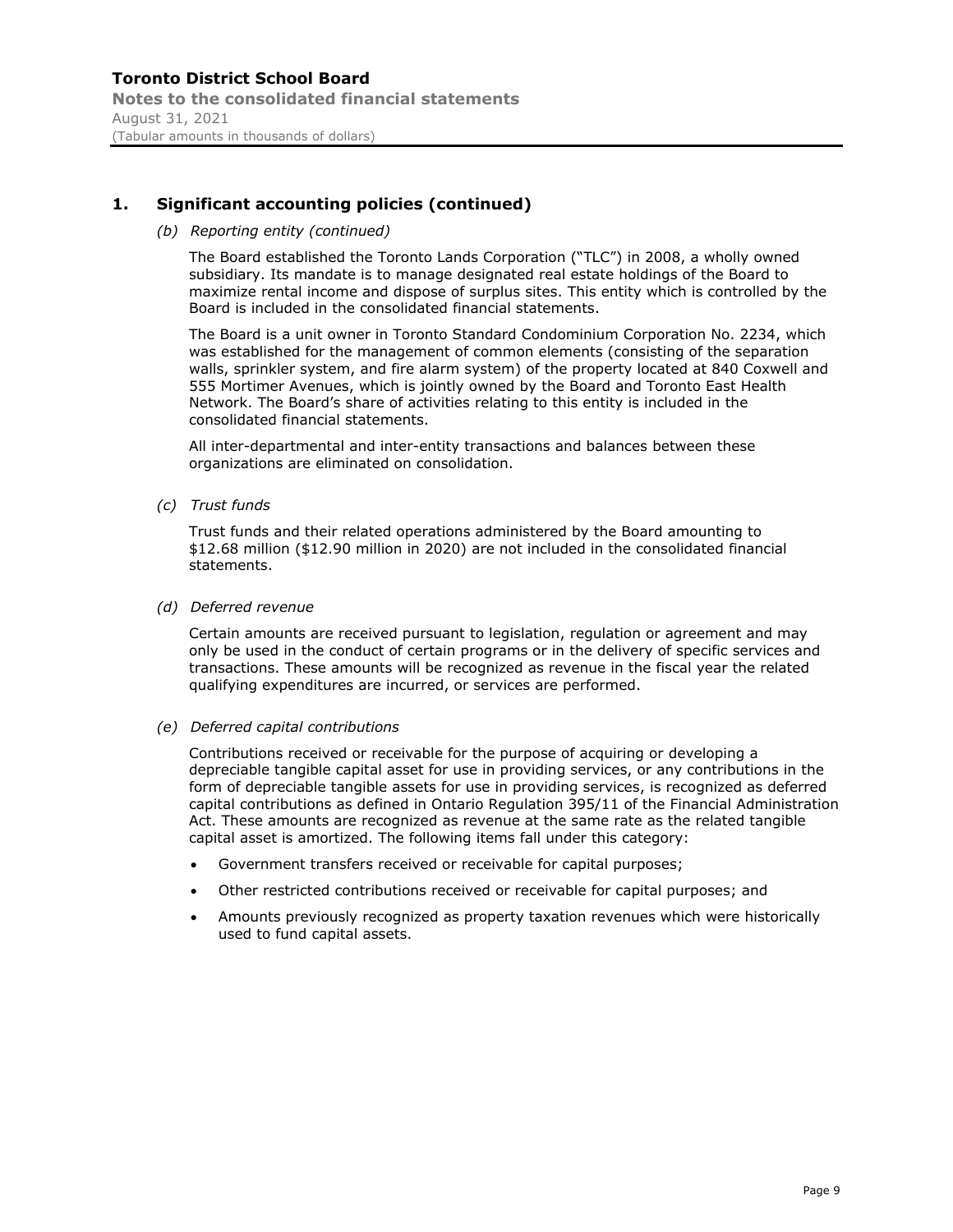**Notes to the consolidated financial statements** August 31, 2021 (Tabular amounts in thousands of dollars)

## **1. Significant accounting policies (continued)**

*(f) Employee life and health trusts* 

As part of ratified labour collective agreements for unionized employees that bargain centrally and ratified central discussions, a number of Employee Life and Health Trusts (ELHTs) were established: The ELHTs provide health, dental care, life and accidental death and dismemberment insurance coverage to eligible employees. These benefits are being provided through a joint governance structure between the bargaining/employee groups, school board trustees associations and the Government of Ontario.

The Board's employees belong to the following Union groups ELHTs:

- Elementary Teachers' Federation of Ontario (ETFO);
- Ontario Secondary School Teachers' Federation (OSSTF);
- OSSTF Education Workers (OSSTF EW);
- Canadian Union of Public Employees (CUPE);
- Ontario Council of Education Workers (OCEW) (which includes Maintenance & Construction Skilled Trades Council (MCSTC));
- Non-unionized employees; and
- Principals and Vice Principals.

The Board is no longer responsible to provide certain benefits to employees who are part of the ELHTs.

Funding for the ELHTs is based on the existing benefits funding embedded within the Grants for Student Needs (GSN), additional ministry funding in the form of a Crown contribution and Stabilization Adjustment. School boards are required to remit the negotiated amount per full-time equivalency (FTE) on a monthly basis.

*(g) Defined retirement and other future benefits* 

The Board provides defined retirement and other future benefits to specified employee groups. These benefits include pension, sick leave credit gratuity, and workers' compensation.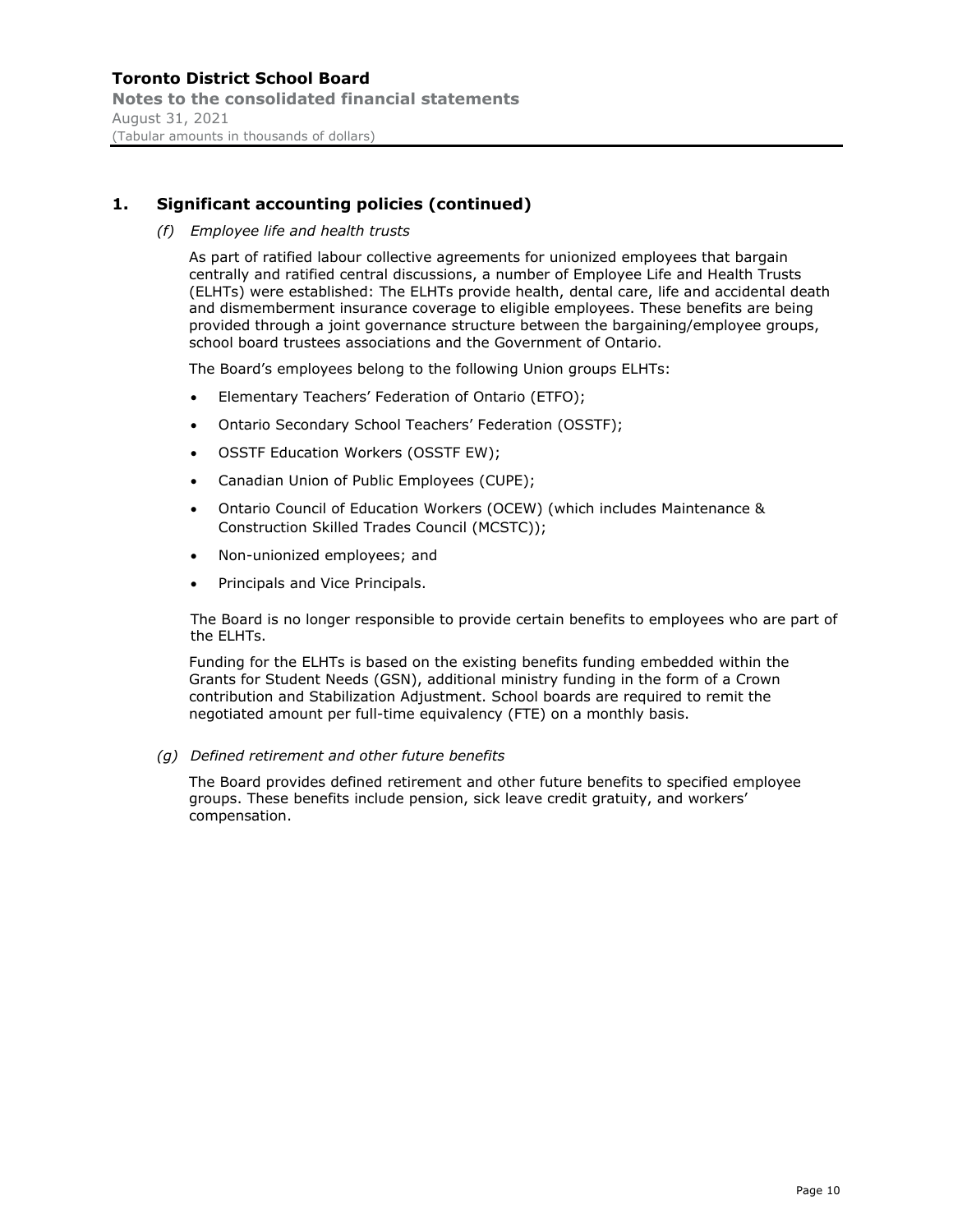### **Toronto District School Board Notes to the consolidated financial statements** August 31, 2021 (Tabular amounts in thousands of dollars)

## **1. Significant accounting policies (continued)**

*(g) Defined retirement and other future benefits (continued)* 

The Board has adopted the following policies with respect to accounting for these employee benefits:

The costs of self-insured retirement and other employee future benefit plans are actuarially determined using management's best estimate of salary escalation, accumulated sick days at retirement, insurance and health care cost trends, disability recovery rates, long-term inflation rates and discount rates.

- (i) The cost of retirement gratuities is actuarially determined using the employee's salary, banked sick days and years of service as at August 31, 2012 and management's best estimate of discount rates. Any actuarial gains and losses arising from changes to the discount rate are amortized over the expected average remaining service life of the employee group, which averages 8.70 years.
- (ii) For post-retirement benefits, the benefit cost for health care, dental coverage and life insurance coverage is actuarially determined using the projected benefits method to the end of benefits period. Any actuarial gains and losses arising from changes to the discount rate and retiree claim cost assumptions are recognized in the period they arise.
- (iii) For self-insured workers' compensation benefit obligations that arise from specific events that occur from time to time, the cost is recognized immediately in the period the events occur. Actuarial gains and losses that are related to obligations for workers' compensation are recognized immediately in the period they arise.
- (iv) For long-term disability, life insurance and health care benefits for those on disability leave, actuarial gains and losses are amortized over the expected average service life of the employee group, which averages 6.50 years.
- (v) The Board's contributions to multiemployer defined benefit pension plans, such as the Ontario Municipal Employees Retirement System (OMERS) pensions, are recorded in the period in which they become payable.
- (vi) The costs of insured benefits for active employees reflected in these consolidated financial statements are the Board's portion of insurance premiums owed for coverage of employees during the period.

#### *(h) Tangible capital assets*

Tangible capital assets are recorded at cost which includes the costs directly related to the acquisition, design, construction, development, improvement or betterment of tangible capital assets. Cost includes overheads directly attributable to construction and development.

Leases which transfer substantially all of the benefits and risks incidental to ownership of property are accounted for as leased tangible capital assets. All other leases are accounted for as operating leases and the related payments are charged to expenses as incurred.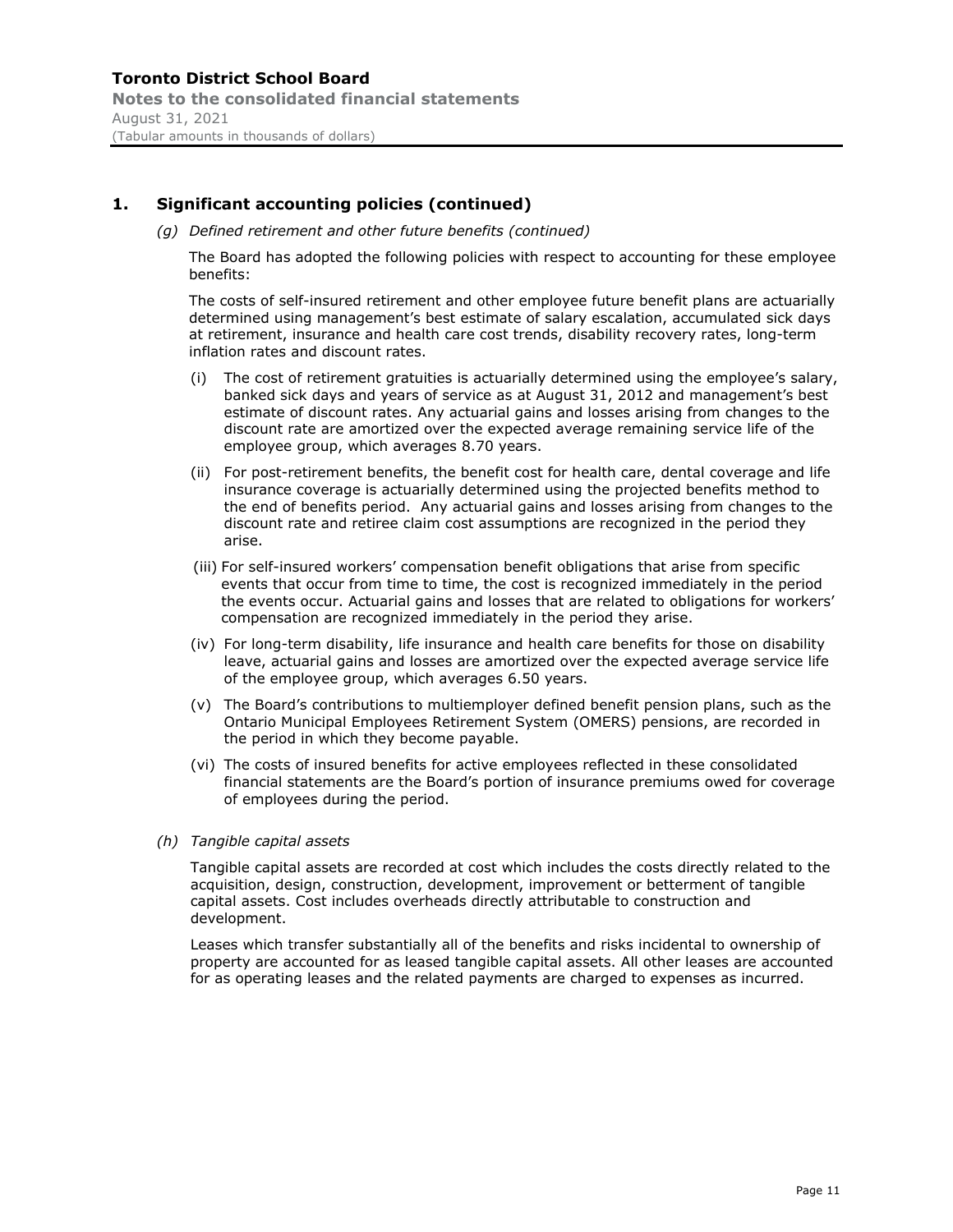#### (Tabular amounts in thousands of dollars)

### **1. Significant accounting policies (continued)**

*(h) Tangible capital assets (continued)*

Tangible capital assets, except land, are amortized on a straight-line basis over the estimated useful life of the assets. Amortization rates are as follows:

| Asset class                         | Estimated useful life |
|-------------------------------------|-----------------------|
| <b>Buildings</b>                    | 40 years              |
| Other buildings                     | 20 years              |
| Portable structures                 | 20 years              |
| Land improvements with finite lives | 15 years              |
| First time equipping of schools     | 10 years              |
| Furniture                           | 10 years              |
| Equipment                           | $5-15$ years          |
| Computer hardware                   | 3 years               |
| Computer software                   | 5 years               |
| Vehicles                            | $5-10$ years          |
| Leasehold improvements              | Over the lease term   |

Assets under construction are not amortized until the asset is available for productive use.

Land permanently removed from service (PRFS) is recorded at the lower of cost and net realizable value. Cost includes amounts to prepare the land for sale or servicing. Buildings permanently removed from service cease to be amortized and are recorded at the lower of carrying value and net realizable value. Land and building permanently removed from service that meet the criteria for inventory held for resale are recorded as "properties held for sale" on the consolidated statement of financial position. Those that do not meet these criteria continue to be recorded as part of "tangible capital assets" on the consolidated statement of financial position.

Works of art and historic artifacts are not recorded as assets in these consolidated financial statements.

In 2020-21, the estimated useful life for computer hardware was revised from five years to three years based on new information related to the actual life of the assets. As such, additional amortization was recorded to bring the net book value in line with this new policy. The impact of this change in estimates is \$5.69 million of additional amortization in the current year.

*(i) Government transfers*

Government transfers, which include legislative grants, are recognized in the consolidated financial statements in the period in which events giving rise to the transfer occur, providing the transfers are authorized, all eligibility criteria have been met and reasonable estimates of the amount can be made. If government transfers contain stipulations which give rise to a liability, they are deferred and recognized in revenue when the stipulations are met.

Government transfers for capital are deferred as required by Regulation 395/11, recorded as deferred capital contributions and recognized as revenue in the consolidated statement of operations at the same rate and over the same periods as the related tangible capital asset is amortized.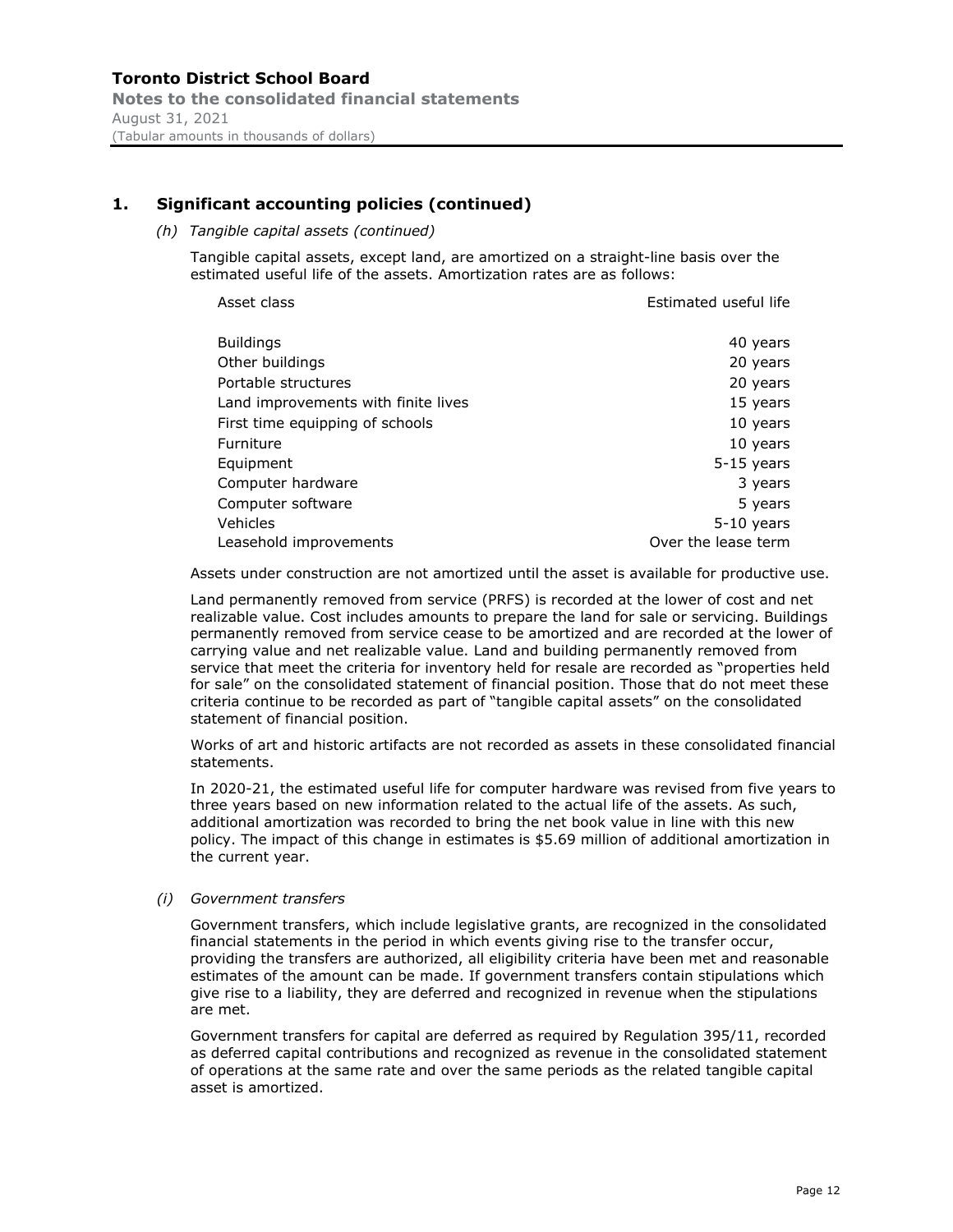## **Toronto District School Board Notes to the consolidated financial statements** August 31, 2021 (Tabular amounts in thousands of dollars)

## **1. Significant accounting policies (continued)**

#### *(j) Interest and investment income*

Interest and investment income are reported as revenue in the period earned.

Interest income earned on monies invested specifically for externally restricted funds is added to the fund balance and forms part of the respective deferred revenue balances.

Interest income also includes interest earned on cash balances held with a Canadian Chartered Bank, which accrues interest income at a rate of prime minus 1.45% as at August 31, 2021.

#### *(k) Long-term debt*

Long-term debt includes debentures and Ontario Financing Authority ("OFA") loans which were arranged for financing the Board's capital projects or high priority renewal projects.

#### *(l) Property tax revenue*

Under Canadian Public Sector Accounting Standards, the entity that determines and sets the tax levy records the revenue in the financial statements, which in the case of the Board, is the Province of Ontario. As a result, Education Property Tax revenue received from the City of Toronto is recorded as part of Provincial grants for student needs.

#### *(m) Contributed materials*

Contributed materials are recognized by the Board at the date of contribution when a fair value can be reasonably estimated.

#### *(n) Budget figures*

Budget figures have been provided for comparison purposes and have been derived from the budget approved by the Board of Trustees on August 6, 2020. The budget approved by the Trustees is developed in accordance with the provincially mandated funding model for school boards and is used to manage program spending within the guidelines of the funding model.

#### *(o) Use of estimates*

The preparation of consolidated financial statements in conformity with the basis of accounting described in Note 1(a) requires management to make estimates and assumptions that affect the reported amounts of assets and liabilities and disclosure of contingent assets and liabilities at the date of the consolidated financial statements, and the reported amounts of revenues and expenses during the year. Estimates are reviewed periodically by management and, as adjustments become necessary, they are reported in the period in which they became known. Accounts subject to estimates include allowance for doubtful accounts receivable, certain accrued liabilities including legal claims and pay equity accruals, liability for contaminated sites, employee future benefits, useful lives of tangible capital assets, the recognition of deferred amounts related to capital contributions, deferred revenue, and the valuation of contributed materials. Actual results could differ from these estimates.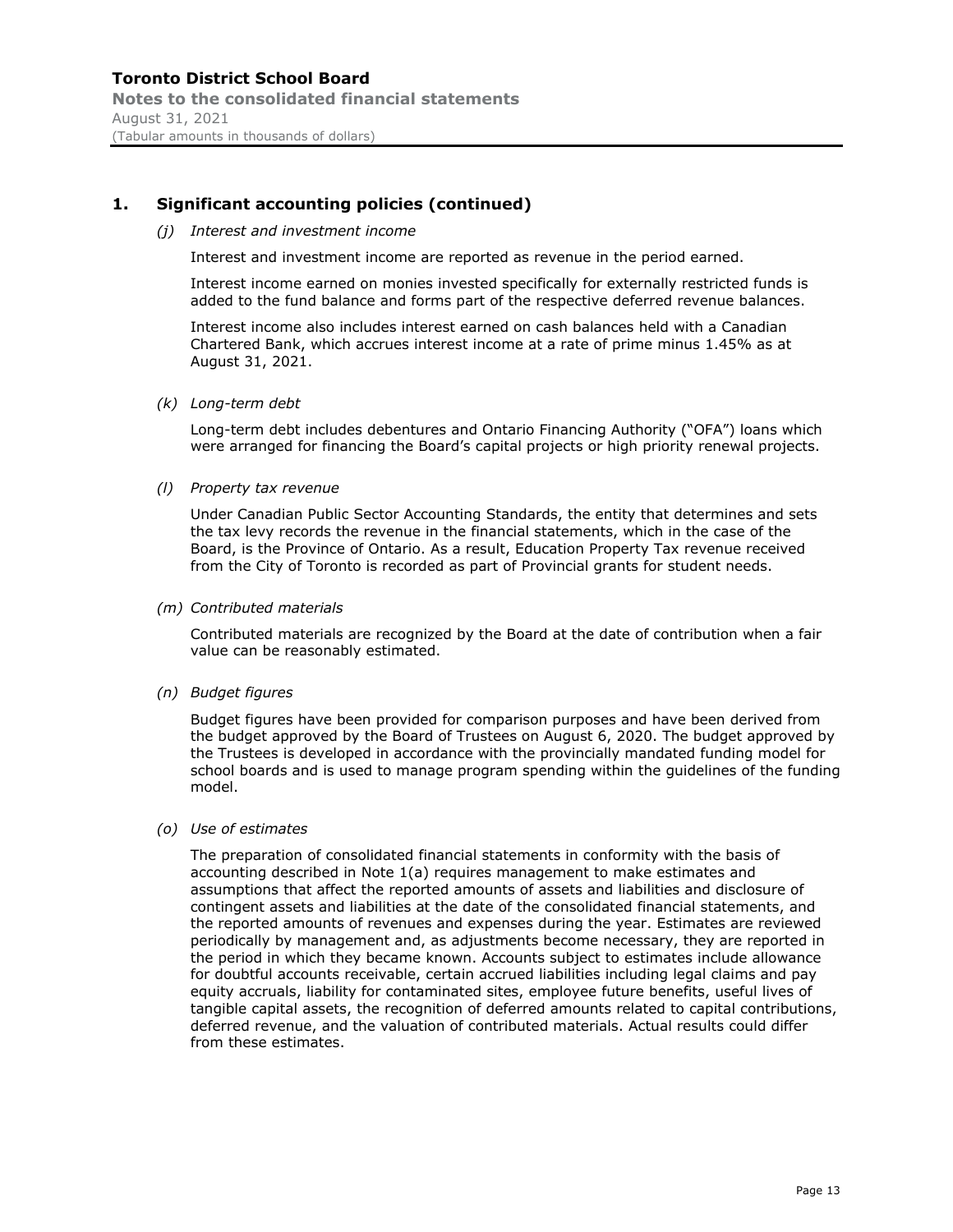## **2. Accounts receivable - Province of Ontario**

The accounts receivable from the Province of Ontario are comprised primarily of amounts related to capital grants in the amount of \$463.87 million (\$449.10 million as at August 31, 2020) and delayed capital grant payments of \$147.33 million (\$116.05 million as at August 31, 2020).

The Province of Ontario replaced variable capital funding with a one-time debt support grant in 2009-2010. The Board recorded a one-time grant that recognizes capital debt as of August 31, 2010 that is supported by the existing capital programs. The Board will receive this grant in cash over the remaining term of the existing capital debt instruments. The Board may also be entitled to yearly capital grants to support capital programs which would be reflected in this account.

Effective September 1, 2018, the Ministry of Education ("Ministry") introduced a cash management strategy. As part of the strategy, the Ministry delays part of the grant payment to school boards where the adjusted accumulated surplus and deferred revenue balances are in excess of certain criteria set out by the Ministry.

## **3. Due from City of Toronto**

In 2019-20, due to the response to COVID-19, the Province of Ontario extended the deadlines for municipalities to pay Education Property Tax (EPT) amounts to the Board. This amount for the Board was \$664.79 million in 2019-20, and was included in Due from City of Toronto on the consolidated statement of financial position. This amount was fully recovered by the Board in 2020-21, and regular EPT payments from the City of Toronto has resumed in 2020-21.

### **4. Due to Province of Ontario**

In June 2020, the Province of Ontario announced a 90-day deferral of quarterly remittance of EPT from the municipalities to school boards, to extend payment of the June 30, 2020 instalment to September 30, 2020. To mitigate the financial impact of this deferral, the Province adjusted its cash flow through the School Board Operating Grant in July 2020 to pay an additional amount equal to approximately 25% of the annual EPT amount as forecasted by the Board in the 2019-20 Revised Estimates. This amount for the Board was \$499.26 million in 2019-20 and has been included in the Due to Province of Ontario on the consolidated statement of financial position. The amount was gradually repaid through monthly operating grant payment adjustments, upon receipt of the EPT payments from the City of Toronto. This amount has been repaid in full to the Province in 2020-21.

### **5. Retirement and other employee future benefits**

*(a) A brief overview of the Board's benefit plans is set out below:*

#### *Pension benefits*

*(i) Supplementary War Veterans Allowance* 

The Supplementary War Veterans Allowance Plan (the "Plan") consists of allowances to be paid to retired employees of the former Board of Education for the City of Toronto. The Plan is closed to new members. The Plan includes survivor benefits of 66 2/3% for the surviving spouse. The pension is subject to indexing at 100% of the increase in CPI. This Plan is unfunded. The benefit costs and liability related to this plan are recorded in the Board's consolidated financial statements.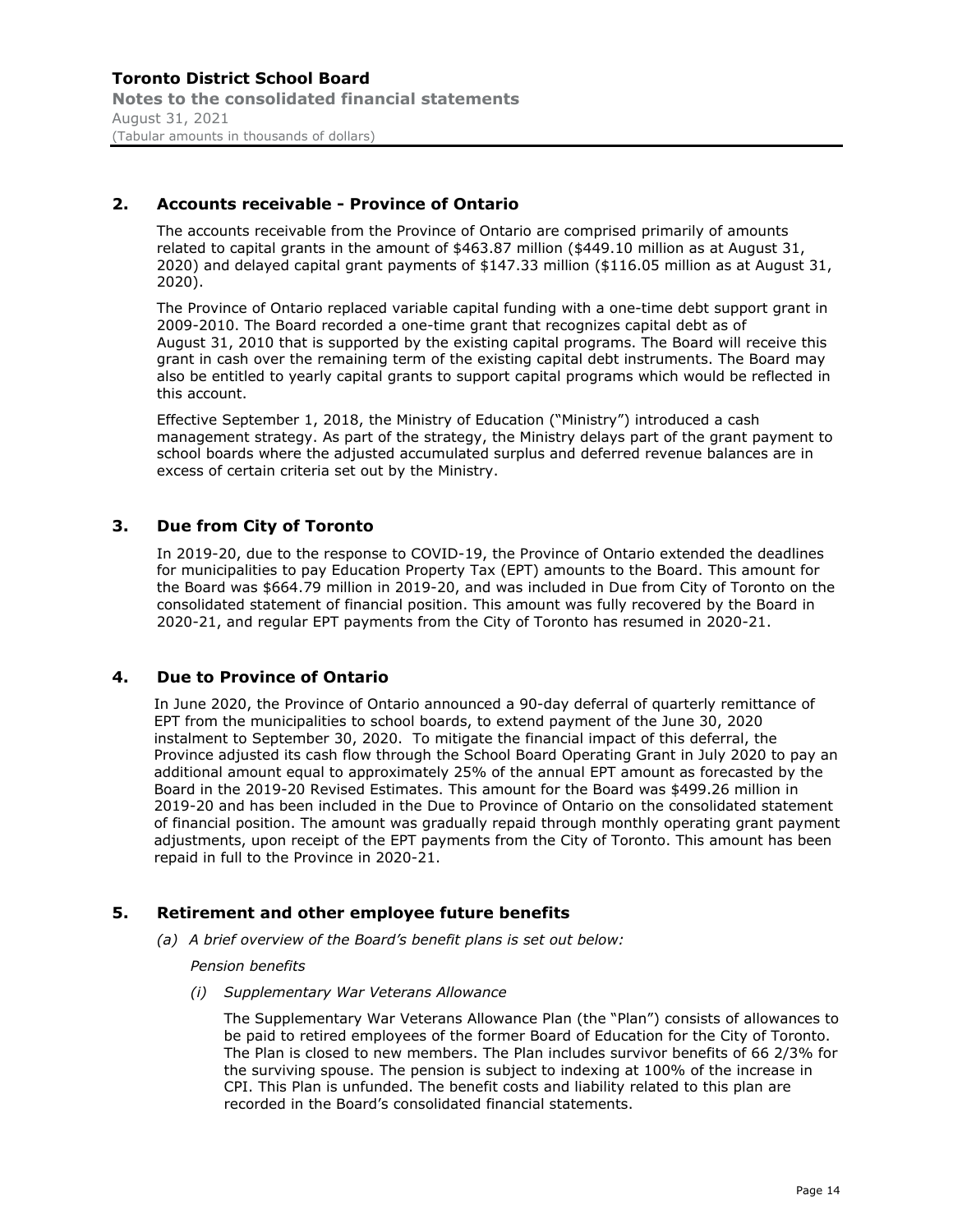*(a) A brief overview of the Board's benefit plans is set out below: (continued)*

#### *Retirement benefits*

*(i) Sick leave credit gratuities* 

The Board provides retirement sick leave credit gratuities to certain groups of employees hired prior to specific dates. The Board provides these benefits through an unfunded defined benefit plan. The benefit costs and liabilities related to this plan are recorded in the Board's consolidated financial statements. The amount of the gratuities payable to eligible employees at retirement is based on their salary, accumulated sick days, and years of service at August 31, 2012.

#### *(ii) Retirement life insurance and health care benefits*

All of the Board's benefit plans for active employees have transitioned to provincial ELHTs. As a result, the Board is no longer providing benefits to employees who retired after the transition dates. The Board, however, continues to provide health and dental benefits to ETFO, OSSTF, OSSTF EW, CUPE, and OCEW (which includes MCSTC) members who were enrolled in the Board's retiree benefit plans prior to the transition dates.

For the retired, non-unionized Senior team members and/or designated executives who were transitioned to their applicable ELHTs, former Board cost arrangements were maintained.

Employees who retired after the transition dates are not eligible to participate in the ELHT benefit programs, with the exception of Senior Officials, who were eligible to participate in the retiree benefit plans until August 12, 2021. Senior Officials who retired on or before August 12, 2021 will continue to receive the premium subsidy from the Board.

#### *Other benefits*

*(i) Workplace safety and insurance board obligations*

The Board is a Schedule II employer under the Workplace Safety and Insurance Act and, as such, assumes responsibility for the payment of all claims to its injured workers under the Act. The Board does not fund these obligations in advance of payments made under the Act. The benefit costs and actuarially determined liabilities related to this plan based on management's best estimate are recorded in the Board's consolidated financial statements. Plan changes made in 2012 require school boards to provide salary top-up to a maximum of 4 ½ years for employees receiving payments from the Workplace Safety and Insurance Board, where the collective agreement negotiated prior to 2012 included such a provision.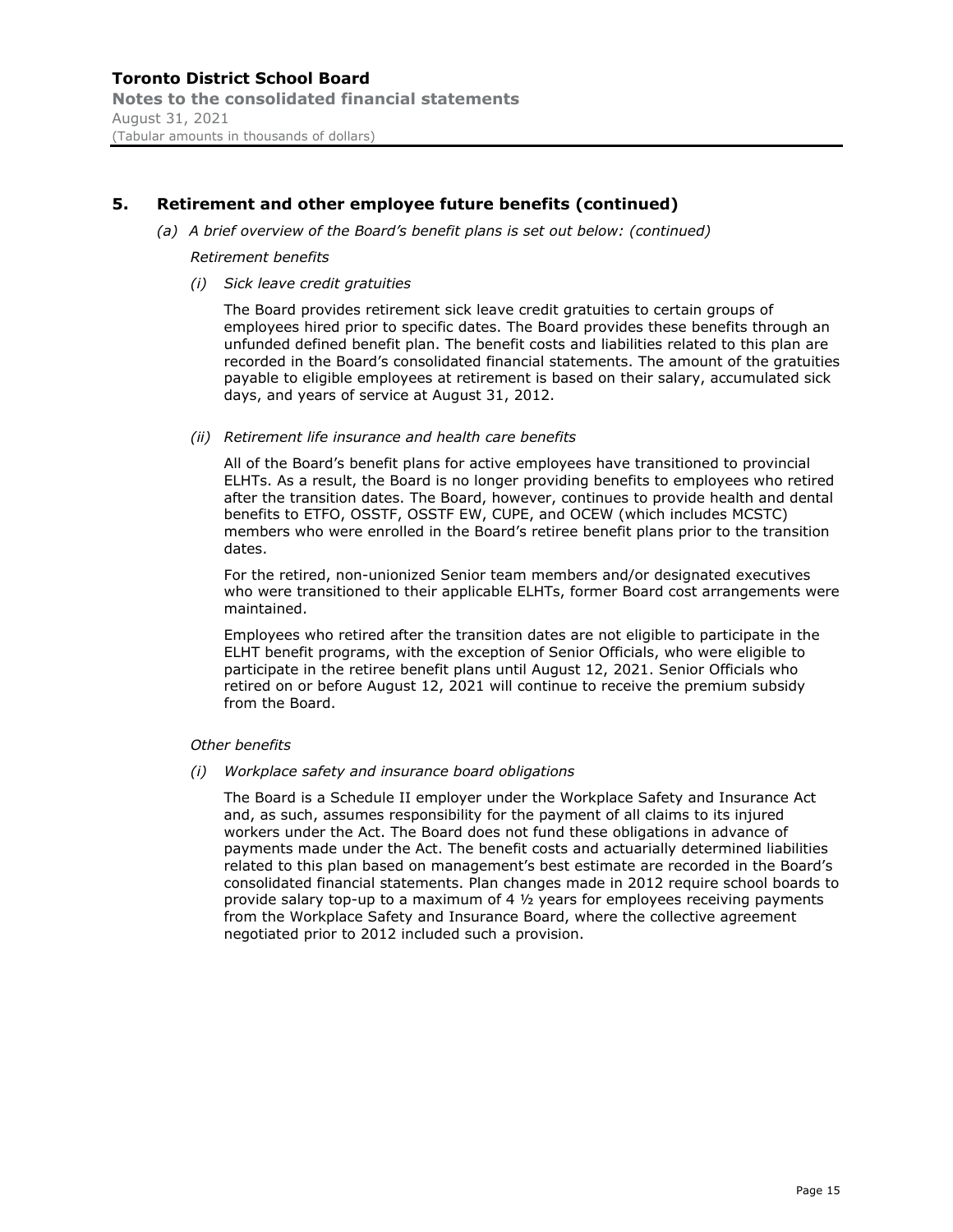*(a) A brief overview of the Board's benefit plans is set out below: (continued)*

*Other benefits (continued)*

*(ii) Long-term disability benefits*

The Board provides long-term disability insurance coverage for non-teaching employees. The benefit costs and actuarially determined liabilities related to this plan are included in the Board's consolidated financial statements. The Board has an internally restricted reserve, as disclosed in Note 12, and funds held on deposit, as disclosed in Note 5(f)(iii), to fund these liabilities.

Teaching staff have their own long-term disability plans through their Federations and are responsible for the entire cost. Accordingly, no costs or liabilities related to these plans are included in the Board's consolidated financial statements.

As of August 31, 2018, there are no active employee groups remaining for which the Board is responsible for providing health, dental and life insurance benefits.

*(iii) Sick leave top up benefits*

A maximum of 11 unused sick leave days from the current year may be carried forward into the following year only, to be used to top-up salary for illnesses paid through the short-term leave and disability plan in that year.

#### *(b) Retirement and other employee future benefits liabilities*

|       |          |           | <b>Total</b> |
|-------|----------|-----------|--------------|
| 1,311 | 202,917  | 187,336   | 391,564      |
|       | (34,901) | (29, 526) | (64,427)     |
| 1,311 | 168,016  | 157,810   | 327,137      |
|       |          |           |              |

|                                                                  | Pension<br>benefits | Retirement<br>benefits | Other<br>benefits   | 2020<br>Total       |
|------------------------------------------------------------------|---------------------|------------------------|---------------------|---------------------|
| Unfunded accrued benefit<br>obligation                           | 1,819               | 218,106                | 175,850             | 395,775             |
| Unamortized net actuarial<br>losses<br>Accrued benefit liability | 1,819               | (38, 829)<br>179,277   | (22,608)<br>153,242 | (61,437)<br>334,338 |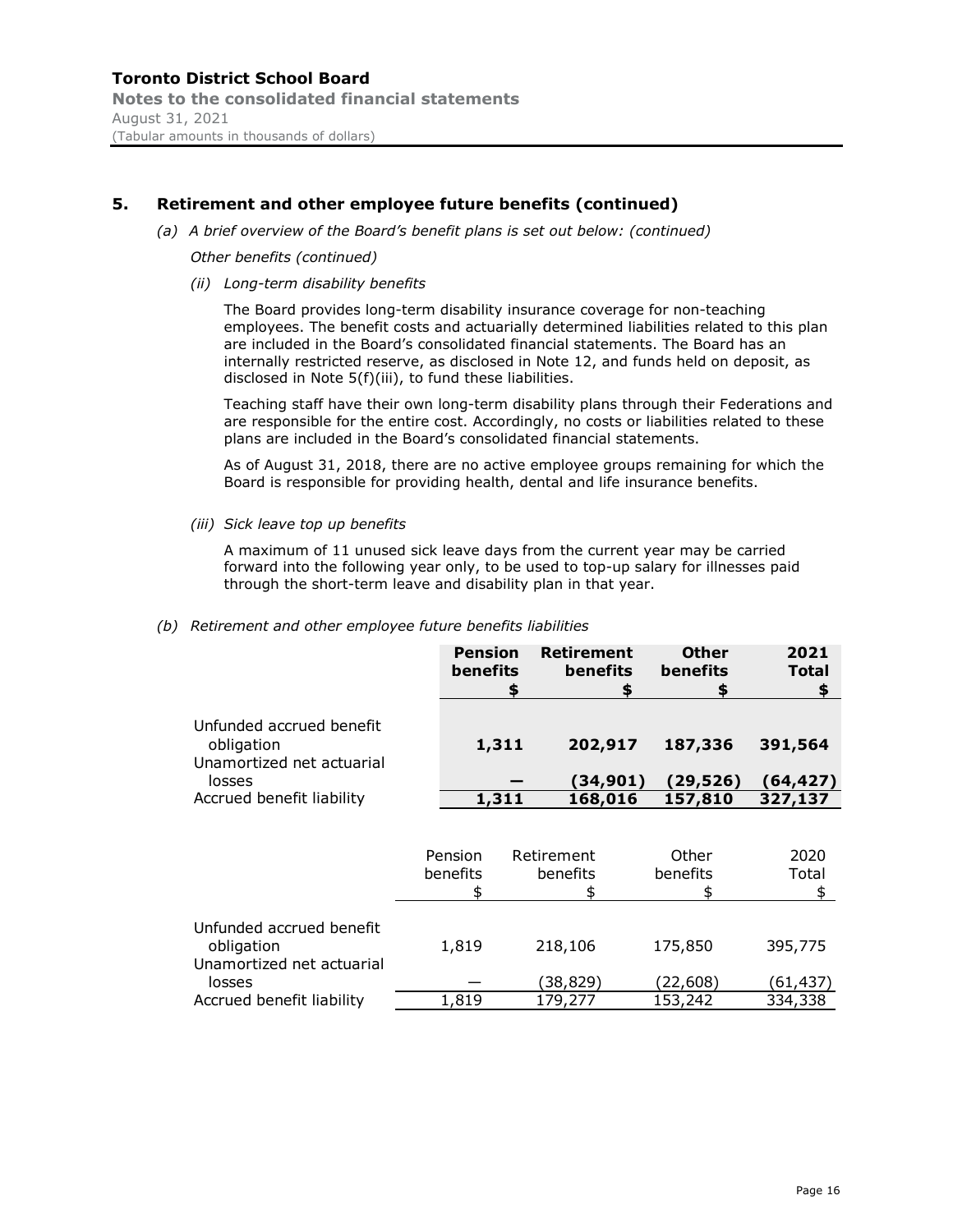*(c) Retirement and other employee future benefits expenses*

|                                                   | <b>Pension</b><br><b>benefits</b><br>\$ | <b>Retirement</b><br>benefits<br>\$ | <b>Other</b><br>benefits | 2021<br><b>Total</b><br>\$ |
|---------------------------------------------------|-----------------------------------------|-------------------------------------|--------------------------|----------------------------|
| Current year benefit costs<br>Interest on accrued |                                         | 46                                  | 29,954                   | 30,000                     |
| benefit obligation<br>Recognition of actuarial    | 24                                      | 2,922                               | 2,407                    | 5,353                      |
| losses                                            |                                         | 201                                 |                          | 201                        |
| Curtailment (Gain)                                |                                         | (476)                               |                          | (476)                      |
| Net amortization of<br>actuarial (Gain) / Loss    | (257)                                   | 4,878                               | 6,610                    | 11,231                     |
| Employee future benefits<br>expenses              | (233)                                   | 7,571                               | 38,971                   | 46,309                     |
|                                                   | Pension<br>benefits                     | Retirement<br>benefits              | Other<br>benefits<br>S   | 2020<br>Total<br>\$        |
| Current year benefit costs<br>Interest on accrued |                                         | 134                                 | 32,504                   | 32,638                     |
| benefit obligation<br>Recognition of actuarial    | 38                                      | 4,328                               | 3,206                    | 7,572                      |
| losses                                            | 34                                      | 4,188                               | 3,436                    | 7,658                      |
| Employee future benefits<br>expenses              | 72                                      | 8,650                               | 39,146                   | 47,868                     |

These amounts are included in the respective expense categories on the consolidated statement of operations.

The accrued benefit obligation for post-retirement benefits was updated to reflect the change in plan eligibility for Senior Officials who retired after August 12, 2021. The accrued benefit obligation decreased by \$0.48 million (nil in 2020) due to Senior Officials included in prior year valuation who either did not retire by August 12, 2021 or resigned and therefore no longer eligible to post-retirement benefits. This decrease in benefit obligation has been reflected as a plan curtailment.

The amount of benefits paid during the year were \$0.27 million (\$0.32 million in 2020) for pension benefits, \$18.83 million (\$17.55 million in 2020) for retirement benefits, and \$34.40 million (\$35.53 million in 2020) for other employee future benefits.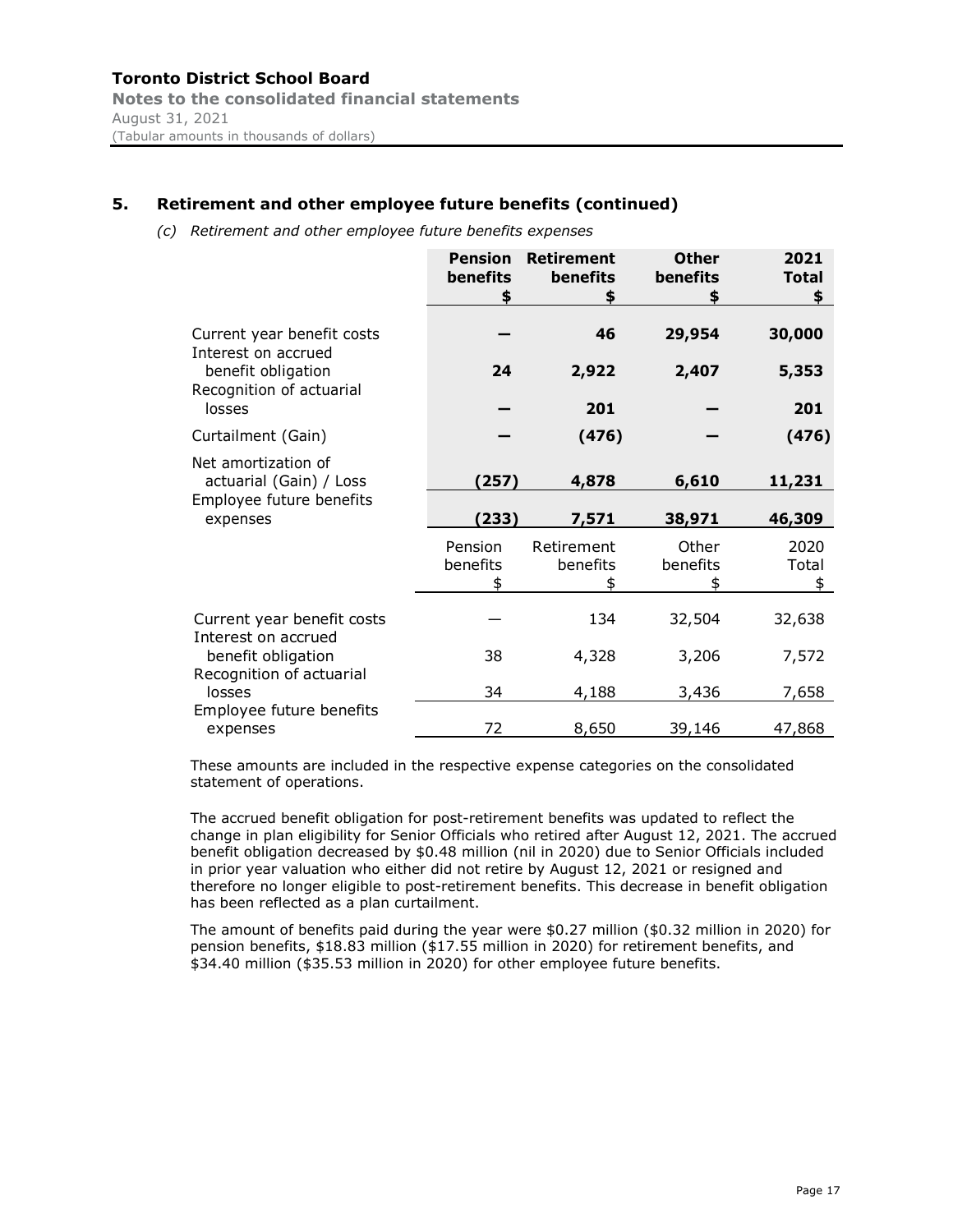#### *(d) Actuarial assumptions*

The accrued benefit obligations for the retirement and employee future benefit plans are based on the most recent actuarial valuation for accounting purposes completed as at August 31, 2021.

These valuations take into account any plan changes and the economic assumptions used in these valuations are the Board's best estimates of expected rates of:

|                                         | 2021          | 2020 |
|-----------------------------------------|---------------|------|
|                                         | $\frac{6}{6}$ | $\%$ |
|                                         |               |      |
| Estimated inflation                     |               |      |
| Health                                  | 7.00          | 7.25 |
| Dental                                  | 4.50          | 4.50 |
| War veterans                            | 1.50          | 1.50 |
| WSIB                                    | 4.00          | 4.00 |
| LTDI                                    | 1.50          | 1.50 |
| Wages and salary increases              | 2.00          | 2.00 |
| Discount on accrued benefit obligations | 1.80          | 1.40 |

#### *(e) Multi-employer pension plans*

*(i) Ontario Teachers' Pension Plan* 

Employees who are Teacher-certified, regardless of the capacity in which they work, are required to be members of Ontario Teachers' Pension Plan, a multi-employer pension plan. Employer contributions for these employees are provided directly by the Province of Ontario. The pension costs and obligations related to this plan are a direct responsibility of the Province. Accordingly, no costs or liabilities related to this plan are included in the Board's consolidated financial statements.

#### *(ii) Ontario Municipal Employees Retirement System (OMERS)*

Non-teaching employees of the Board are eligible to be members of OMERS, a multi-employer pension plan (the "Plan"). The Plan provides defined pension benefits to employees based on their length of service and rates of pay. The Board's contributions equal the employees' contributions to the Plan. During the year ended August 31, 2021, the Board contributed \$54.13 million (\$52.98 million in 2020) to the Plan. As this is a multi-employer pension plan, these contributions are the Board's pension benefit expenses and are included in the respective expense categories on the consolidated statement of operations. No pension liability for this type of plan is included in the Board's consolidated statement of financial position.

Each year, an independent actuary determines the funding status of OMERS Primary Pension by comparing the actuarial value of the invested assets to the estimated present value of all pension benefits that members have earned to date. The most recent actuarial valuation of the Plan was conducted as at December 31, 2020. The results of this valuation disclosed total actuarial liabilities as at that date of \$113.06 billion in respect of benefits accrued for service with actuarial assets as at that date of \$109.84 billion indicating an actuarial deficit of \$3.20 billion. Because OMERS is a multi-employer plan, any pension plan surpluses or deficits are a joint responsibility of Ontario municipal organizations and their employers. As a result, the Board does not recognize any share of the OMERS pension deficit.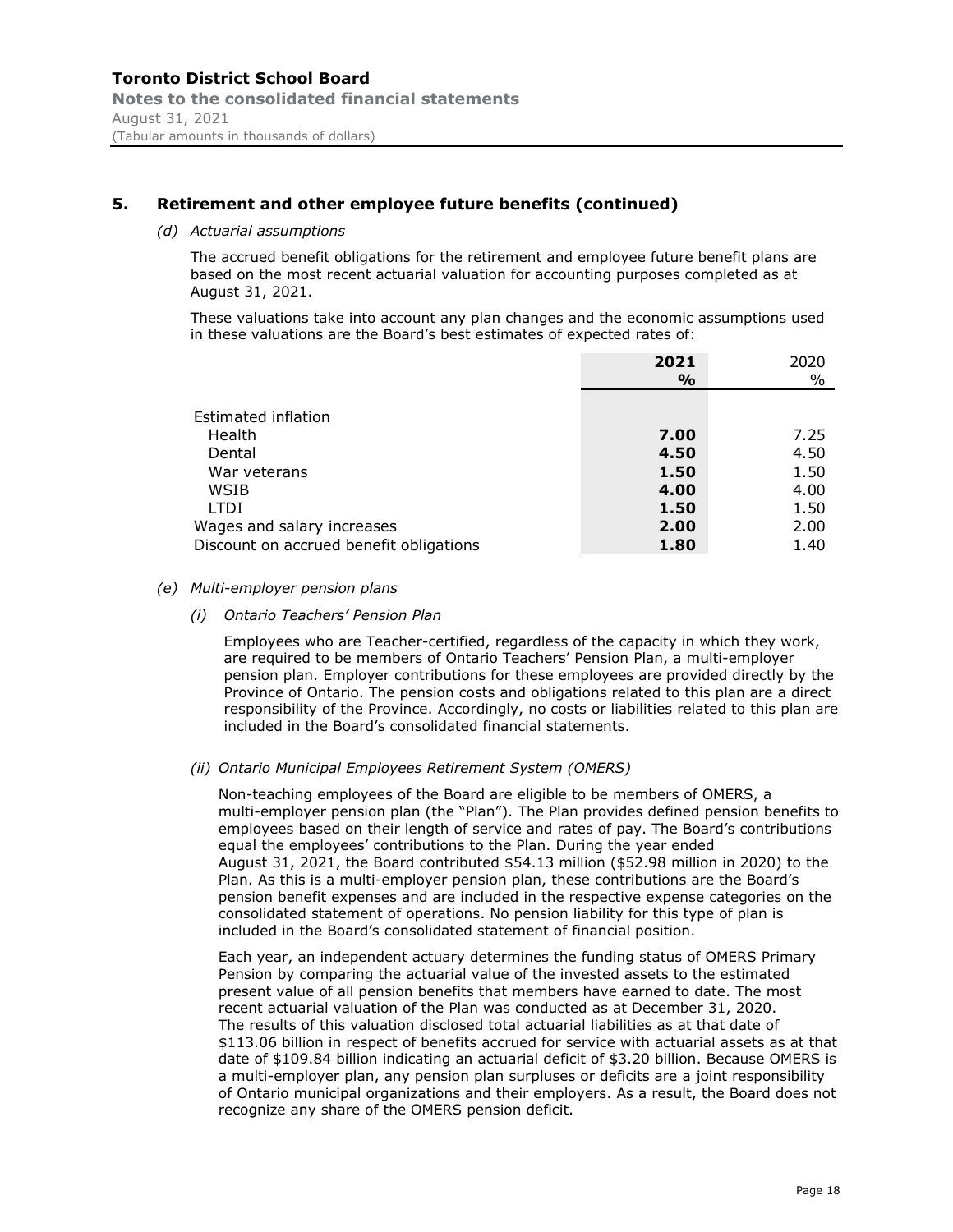- *(f) Funds held on deposit for employee benefit plans are represented by the following:*
	- *(i) Health and dental funds on deposit*

The Board has funds held on deposit with Sun Life and Manulife to fund current liabilities for the health and dental plans administered by the Board in the amount of \$4.68 million (\$4.68 million as at August 31, 2020). These funds primarily cover estimated current period claims yet to be submitted by employees. The Board is still responsible for providing coverage to some retiree employee groups until they transition to their applicable ELHT.

*(ii) Group Life Funds on deposit*

The Board has funds held on deposit with Canada Life to fund current liabilities for the group life insurance plans of the Board in the amount of \$13.89 million (\$13.78 million as at August 31, 2020). The Board is still responsible for providing coverage to some retiree employee groups until they transition to their applicable ELHT.

*(iii) Long-term disability funds on deposit*

The Board has funds held on deposit with Sun Life and a Canadian Chartered Bank to fund the long-term disability plan of the Board in the amount of \$91.24 million (\$88.67 million as at August 31, 2020). These funds primarily cover the actuarially determined liabilities of the long-term disability plan and cover reduced Board premiums otherwise required by the long-term disability plan.

#### **6. Properties held for sale**

As of August 31, 2021, \$2.03 million (\$3.01 million in 2020) related to buildings and nil (nil in 2020) related to land were recorded as properties held for sale. No properties from this asset category were sold in 2021 (\$45.10 million in 2020 with a carrying value of \$8.29 million, and a gain on sale of \$36.80 million). During the year, total assets transferred to properties held for sale was \$2.03 million, offset by assets transferred from properties held for sale back to tangible capital assets of \$3.01 million as the timeline for the anticipated sale shifted beyond one year. This resulted in a net amount of \$0.98 million (nil in 2020) reclassified from properties held for sale to tangible capital assets.

Proceeds of \$16.66 million from sale of properties classified as tangible capital assets at the time of sale have been used to fund in-year capital projects, as well as \$13.14 million (\$0.35 million in 2020) recognized as revenue mainly to fund sale costs and school operations exempted by the Ministry due to COVID-19, with an amount remaining in deferred revenue of \$172.24 million (\$177.49 million in 2020), in accordance with Ontario Regulation 193/10 (See Note 8).

### **7. Short-term borrowing**

|                                                                                                        | LULL    | ZUZU    |
|--------------------------------------------------------------------------------------------------------|---------|---------|
|                                                                                                        |         |         |
| 61 day Bankers Acceptances bearing interest at 1.18%<br>(1.01% in 2020) maturing on September 23, 2021 |         |         |
| (September 24, 2020 in 2020)                                                                           | 237,000 | 150,000 |

**2021** 2020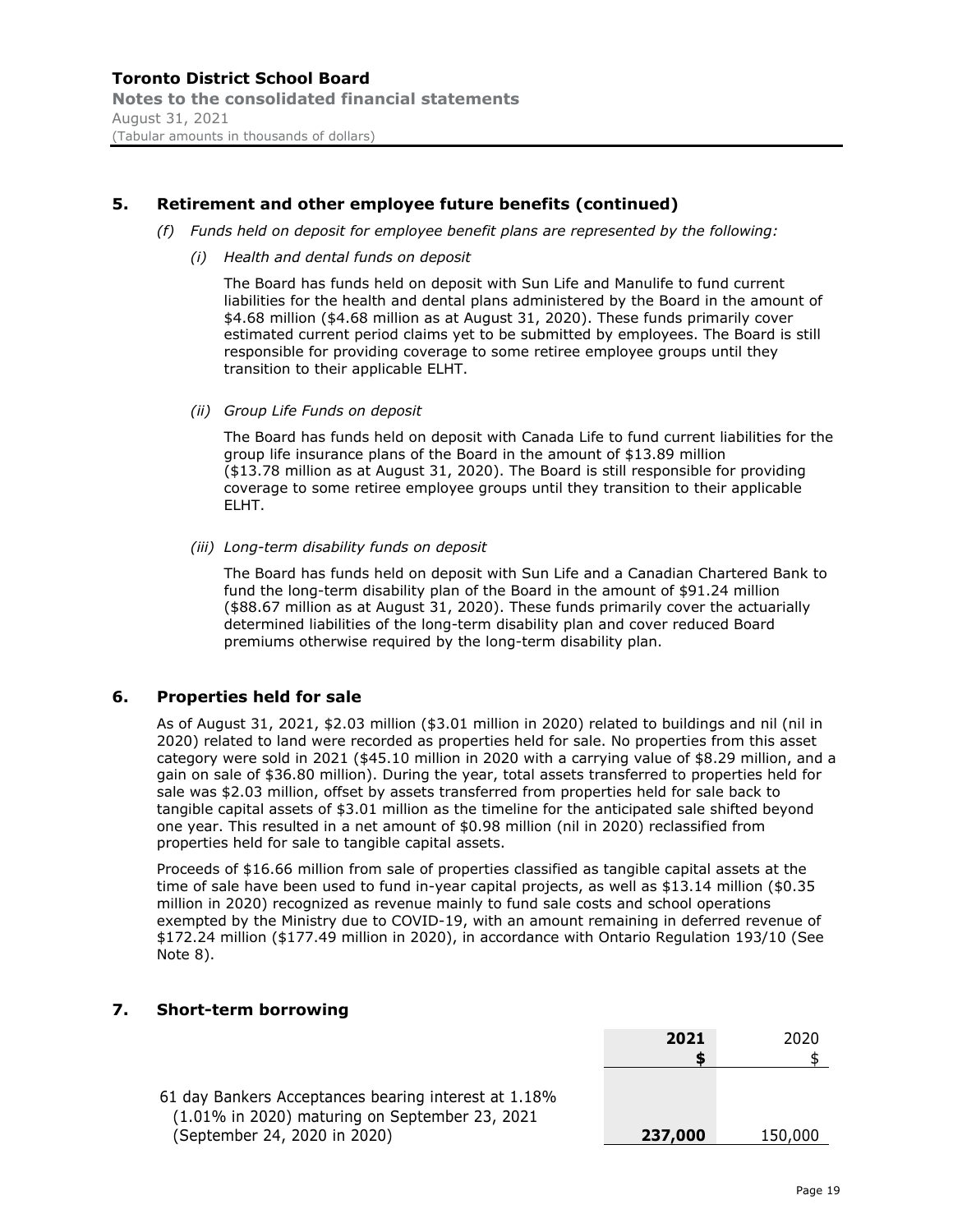## **7. Short-term borrowing (continued)**

The Board has a \$500 million credit facility with a Canadian chartered bank for operating and capital improvement purposes. The amount outstanding as at August 31, 2021 was \$237 million (\$150 million in 2020) and was used to support the Board's capital projects. Upon maturity on September 23, 2021, the credit facility was renewed at an amount of \$250 million, with a new maturity date of November 23, 2021. Subsequent to November 23, 2021, the credit facility was renewed at an amount of \$250 million, with a new maturity date of February 23, 2022. In addition, the Board has outstanding letters of credit in the amount of \$4.68 million as at August 31, 2021 (\$3.10 million as at August 31, 2020).

The Ministry funds the interest cost incurred on the short-term borrowing. For Ministry arranged permanent financing under a long-term financing arrangement see Note 10 (c), (d), (e), (f),  $(g)$ ,  $(h)$ ,  $(i)$ ,  $(j)$  and  $(k)$ ).

### **8. Deferred revenue**

The continuity of deferred revenue including those set aside for specific purposes by legislation, regulation or agreement as at August 31, 2021 is as follows:

|                              |            | <b>Externally</b> |                |                    |            |
|------------------------------|------------|-------------------|----------------|--------------------|------------|
|                              |            | restricted        | <b>Revenue</b> | <b>Transfer to</b> |            |
|                              | Balance,   | revenue and       | recognized     | deferred           | Balance,   |
|                              | August 31, | investment        | durina         | capital            | August 31, |
|                              | 2020       | income            | the year       | contributions      | 2021       |
|                              |            | \$                |                |                    | \$         |
|                              |            |                   |                |                    |            |
| Special Education            | 8,109      | 340,366           | (344, 517)     |                    | 3,958      |
| Other Ministry of            |            |                   |                |                    |            |
| Education grants             | 359        | 129,743           | (122, 284)     |                    | 7,818      |
| Other Provincial grants      | 3,944      | 28,566            | (29, 485)      |                    | 3,025      |
| Tuition fees                 | 21,644     | 13,318            | (21, 321)      |                    | 13,641     |
| Other (operating)            | 9,922      | 37,294            | (32, 467)      |                    | 14,749     |
| Minor tangible               |            |                   |                |                    |            |
| capital assets               |            | 74,240            | (64, 156)      | (10,084)           |            |
| School renewal               | 5,464      | 47,091            | (31, 428)      | (10, 344)          | 10,783     |
| <b>Experiential Learning</b> |            | 4,221             | (3,303)        |                    | 918        |
| Temporary                    |            |                   |                |                    |            |
| accommodation                |            | 435               |                | (435)              |            |
| Retrofitting school space    |            |                   |                |                    |            |
| for child care               | 1,426      |                   |                |                    | 1,426      |
| Renewable energy             | 196        |                   |                |                    | 196        |
| Proceeds of disposition      | 177,490    | 16,658            | (13, 141)      | (8,765)            | 172,242    |
| Properties held for sale     | 3,009      | (977)             |                |                    | 2,032      |
| Developer                    |            |                   |                |                    |            |
| contributions (Note 18)      | 594        |                   |                | (85)               | 509        |
| Other                        | 634        | 26,687            | (1, 221)       | (21,366)           | 4,734      |
|                              | 232,791    | 717,642           | (663,323)      | (51,079)           | 236,031    |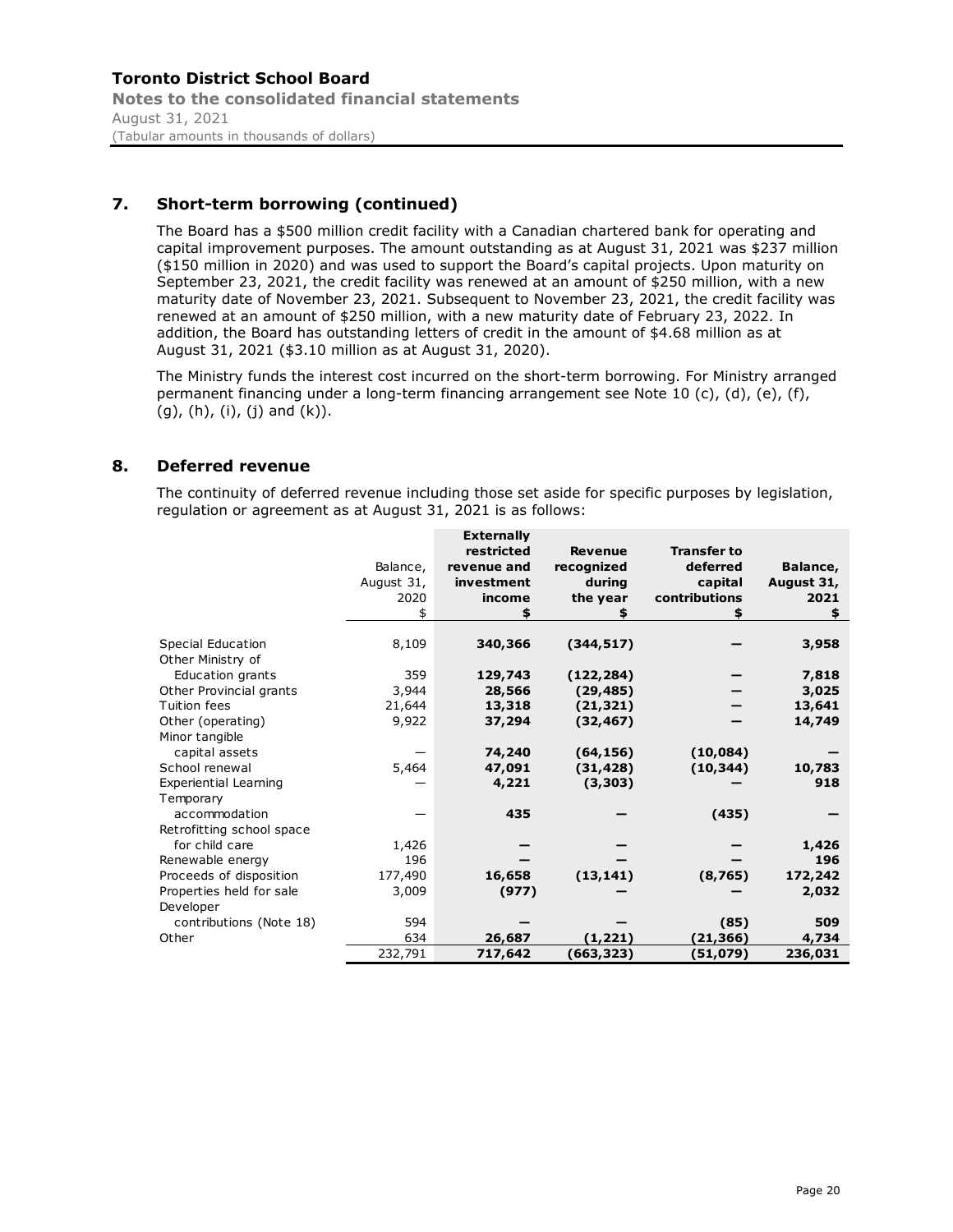August 31, 2021 (Tabular amounts in thousands of dollars)

## **9. Deferred capital contributions**

Deferred capital contributions include grants and contributions received that are used for the acquisition of tangible capital assets in accordance with Regulation 395/11 that have been spent by year end. The contributions are amortized into revenue at the rate used to amortize the related asset over its useful life.

|                                                                                                                                       | 2021                 | 2020                              |
|---------------------------------------------------------------------------------------------------------------------------------------|----------------------|-----------------------------------|
| Balance, beginning of year                                                                                                            | 2,492,990            | 2,472,629                         |
| Additions to deferred capital contributions<br>Revenue recognized in the period<br>Write-offs due to tangible capital asset disposals | 245,046<br>(214,005) | 242,957<br>(221, 175)<br>(1, 421) |
| Net transfers from deferred revenue relating to<br>properites held for sale                                                           | 977                  |                                   |
| Balance, end of year                                                                                                                  | 2,525,008            | 2,492,990                         |

## **10. Net long-term debt**

(a) Net long-term debt reported in the consolidated statement of financial position is comprised of the following:

|                             |              | Interest | Maturity          |         |         |
|-----------------------------|--------------|----------|-------------------|---------|---------|
|                             |              | rate     | date              | 2021    | 2020    |
|                             |              | $\%$     |                   | \$      | \$      |
|                             |              |          |                   |         |         |
| Critical renewal debenture  | Note $10(b)$ | 5.07     | December 17, 2024 | 10,164  | 12,756  |
| Ontario Financing Authority | Note $10(c)$ | 4.56     | November 15, 2031 | 60,103  | 64,479  |
| Ontario Financing Authority | Note $10(d)$ | 4.90     | March 3, 2033     | 64,265  | 68,209  |
| Ontario Financing Authority | Note $10(e)$ | 5.06     | March 13, 2034    | 58,652  | 61,835  |
| Ontario Financing Authority | Note $10(f)$ | 5.23     | April 13, 2035    | 38,110  | 39,935  |
| Ontario Financing Authority | Note $10(q)$ | 4.83     | March 11, 2036    | 35,342  | 36,943  |
| Ontario Financing Authority | Note $10(h)$ | 3.59     | March 9, 2037     | 17,801  | 18,627  |
| Ontario Financing Authority | Note $10(i)$ | 3.66     | June 25, 2038     | 29,626  | 30,852  |
| Ontario Financing Authority | Note $10(i)$ | 4.00     | March 11, 2039    | 15,093  | 15,665  |
| Ontario Financing Authority | Note $10(k)$ | 2.99     | March 9, 2040     | 12,344  | 12,826  |
| Balance as at August 31     |              |          |                   | 341,500 | 362,127 |

- (b) On December 17, 2004 the Board issued a \$40 million debenture to fund an equivalent amount of major renovation projects. The debenture bears interest at 5.07% and has a 20 year amortization with semi-annual interest and principal payments of \$1.60 million. The annual debt service of \$3.21 million is funded from the annual Facility Renewal Grant.
- (c) On November 15, 2006, the Board entered into a loan agreement with the Ontario Financing Authority to finance \$107.74 million of the Good Places to Learn ("GPL") program. The loan is repayable by semi-annual installments of principal and interest of \$3.63 million based on a 25-year amortization schedule and bears interest of 4.56%. The annual principal and interest costs are funded by the Ministry of Education.
- (d) On March 3, 2008, the Board entered into a loan agreement with the Ontario Financing Authority to finance \$103.24 million (GPL of \$93.92 million and Primary Class Size ("PCS") of \$9.32 million). The loan is repayable by semi-annual installments of principal and interest of \$3.62 million based on a 25-year amortization schedule and bears interest of 4.90%. The annual principal and interest costs are funded by the Ministry of Education.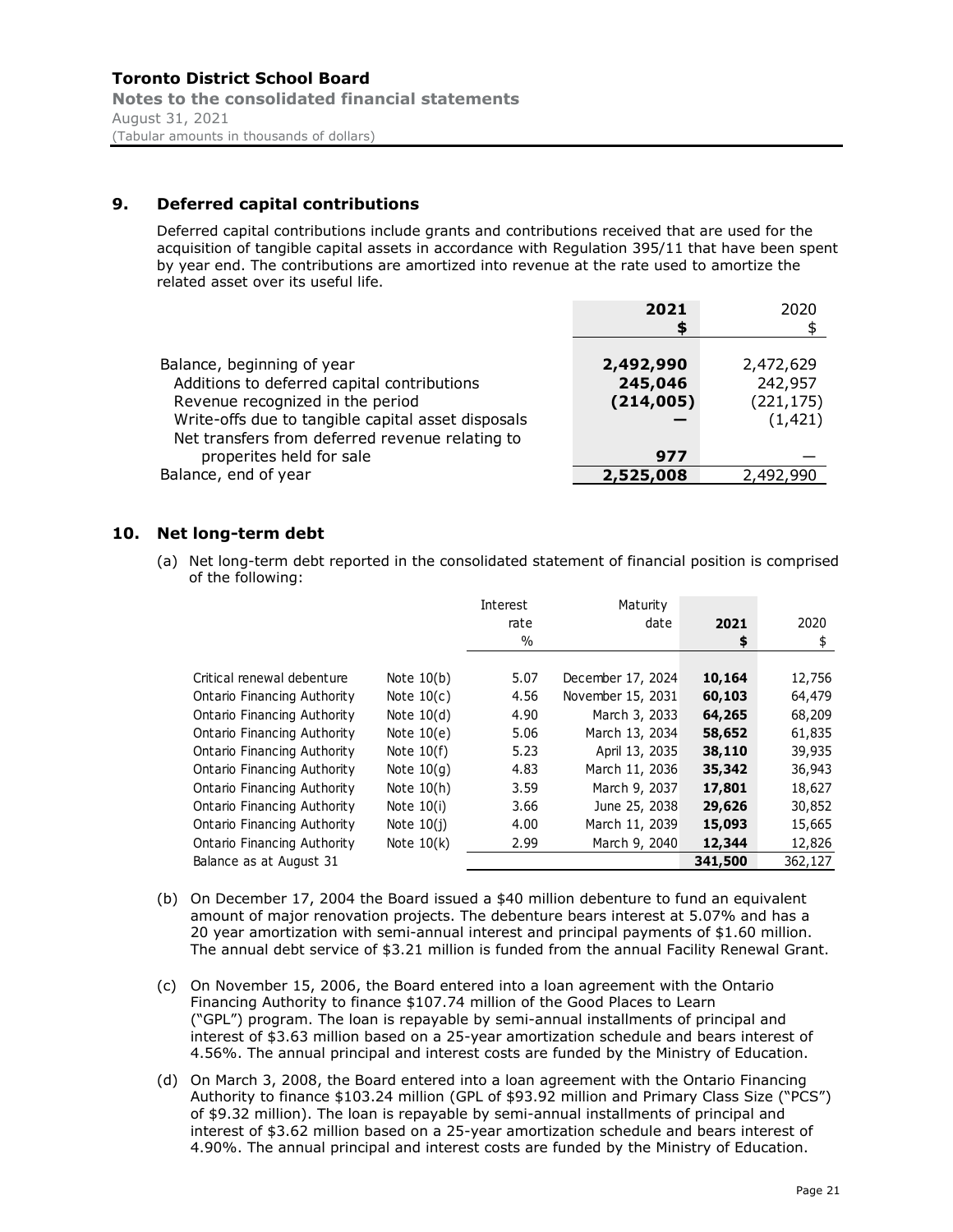## **10. Net long-term debt (continued)**

- (e) On March 13, 2009, the Board entered into a loan agreement with the Ontario Financing Authority to finance \$88.10 million (GPL of \$81.10 million and PCS of \$7 million). The loan is repayable by semi-annual installments of principal and interest of \$3.14 million based on a 25-year amortization schedule and bears interest of 5.06%. The annual principal and interest costs are funded by the Ministry of Education.
- (f) On April 14, 2010, the Board entered into a loan agreement with the Ontario Financing Authority to finance \$53.83 million (GPL of \$51.73 million and PCS of \$2.10 million). The loan is repayable by semi-annual installments of principal and interest of \$1.95 million based on a 25-year amortization schedule and bears interest of 5.23%. The annual principal and interest costs are funded by the Ministry of Education.
- (g) On March 11, 2011, the Board entered into a loan agreement with the Ontario Financing Authority to finance \$48.38 million (GPL of \$33.92 million and PCS of \$14.46 million). The loan is repayable by semi-annual installments of principal and interest of \$1.68 million based on a 25-year amortization schedule and bears interest of 4.83%. The annual principal and interest costs are funded by the Ministry of Education.
- (h) On March 9, 2012, the Board entered into a loan agreement with the Ontario Financing Authority to finance \$24.28 million (GPL of \$23.88 million and PCS of \$0.40 million). The loan is repayable by semi-annual installments of principal and interest of \$0.74 million based on a 25-year amortization schedule and bears interest of 3.59%. The annual principal and interest costs are funded by the Ministry of Education.
- (i) On June 26, 2013, the Board entered into a loan agreement with the Ontario Financing Authority to finance \$37.83 million (GPL of \$21.23 million and Capital Enveloping (ARC) of \$16.60 million). The loan is repayable by semi-annual installments of principal and interest of \$1.17 million based on a 25-year amortization schedule and bears interest of 3.66%. The annual principal and interest costs are funded by the Ministry of Education.
- (j) On March 12, 2014, the Board entered into a loan agreement with the Ontario Financing Authority to finance \$18.66 million (Prohibit to Repair of \$14.06 million and Capital Priority Program of \$4.60 million). The loan is repayable by semi-annual installments of principal and interest of \$0.60 million based on a 25-year amortization schedule and bears interest of 4.00%. The annual principal and interest costs are funded by the Ministry of Education.
- (k) On March 11, 2015, the Board entered into a loan agreement with the Ontario Financing Authority to finance \$15.03 million (Primary Class Size of \$3.60 million and Capital Priority Program of \$11.43 million). The loan is repayable by semi-annual installments of principal and interest of \$0.43 million based on a 25-year amortization schedule and bears interest of 2.99%. The annual principal and interest costs are funded by the Ministry of Education.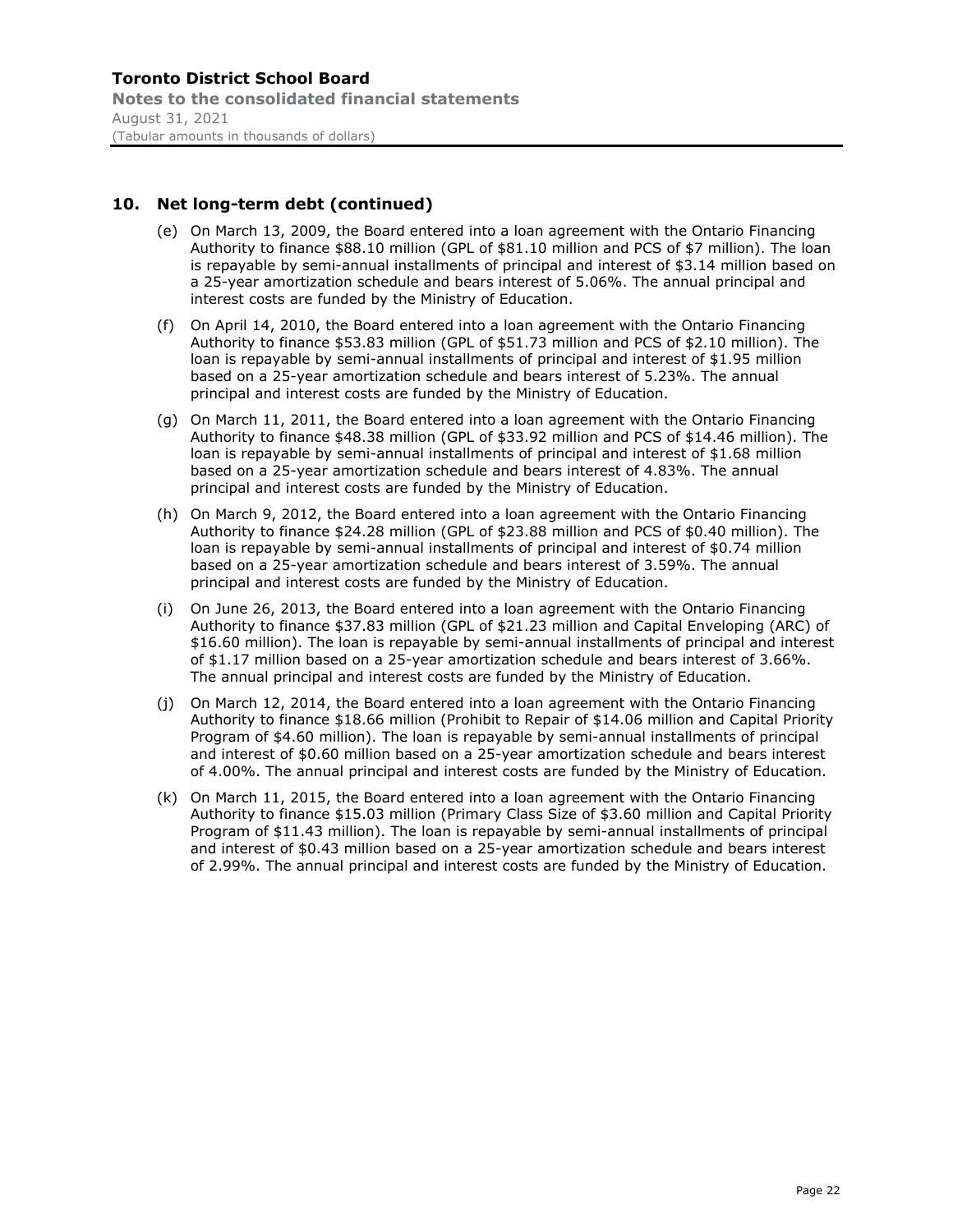## **10. Net long-term debt (continued)**

(l) Principal and interest payments relating to net long-term debt of \$458.41 million (\$495.53 million as at August 31, 2020) outstanding as at August 31, 2021 are due as follows:

|            | Principal<br>payments | Interest | Total<br>S |
|------------|-----------------------|----------|------------|
| 2022       | 21,609                | 15,518   | 37,127     |
| 2023       | 22,637                | 14,489   | 37,126     |
| 2024       | 23,716                | 13,411   | 37,127     |
| 2025       | 23,243                | 12,281   | 35,524     |
| 2026       | 22,702                | 11,219   | 33,921     |
| Thereafter | 227,593               | 49,990   | 277,583    |
|            | 341,500               | 116,908  | 458,408    |

(m) Interest on long-term debt amounted to \$16.22 million (\$17.15 million in 2020).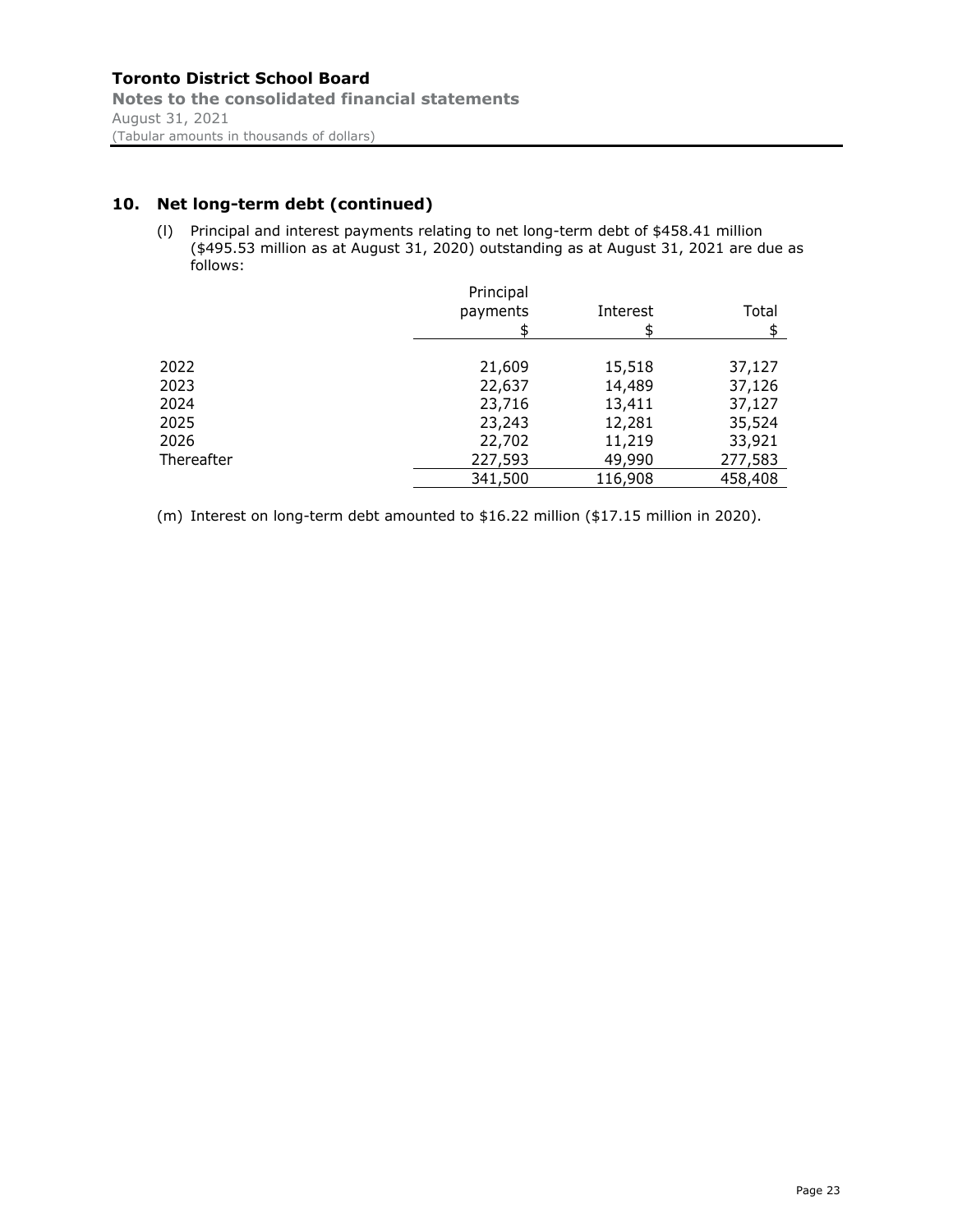#### **11. Tangible capital assets**

*Opening and closing balances with activities for the year ended August 31, 2021*

|                                                            |                                           |           |                                        |                                                  |                          | Cost                      |                                                      |         |                                                   |                                                  | <b>Accumulated Amortization</b> |                                         | <b>Net Book</b><br>Value                | Net Book<br>Value                       |
|------------------------------------------------------------|-------------------------------------------|-----------|----------------------------------------|--------------------------------------------------|--------------------------|---------------------------|------------------------------------------------------|---------|---------------------------------------------------|--------------------------------------------------|---------------------------------|-----------------------------------------|-----------------------------------------|-----------------------------------------|
| $$$ in 000's                                               | <b>Balance at</b><br>September 1,<br>2020 | Additions | Transfers<br>between<br>Asset<br>Class | <b>Net</b><br>transfers<br>from Held<br>for Sale | <b>Disposals</b>         | <b>Balance at</b><br>2021 | <b>Balance at</b><br>August 31, September 1,<br>2020 | Amorti- | <b>Transfers</b><br>between<br>zation Asset Class | <b>Net</b><br>transfers<br>from Held<br>for Sale | Disposals,<br>write-offs        | <b>Balance at</b><br>August 31,<br>2021 | <b>Balance</b> at<br>August 31,<br>2021 | <b>Balance at</b><br>August 31,<br>2020 |
| Land                                                       | 110,727                                   | (27)      |                                        | $\overline{\phantom{a}}$                         |                          | 110,700                   | $\sim$                                               |         |                                                   |                                                  |                                 | $\overline{\phantom{a}}$                | 110,700                                 | 110,727                                 |
| Land Improvements                                          | 241,221                                   | 22,261    |                                        | (19)                                             |                          | 263,463                   | 140,508                                              | 13,388  |                                                   | (18)                                             | $\overline{\phantom{a}}$        | 153,878                                 | 109,585                                 | 100,713                                 |
| Buildings (40 Years)                                       | 4,136,193                                 | 195,477   | 20,387                                 | (1, 126)                                         | $\overline{\phantom{0}}$ | 4,350,931                 | 1,833,990                                            | 184,240 | $\overline{\phantom{a}}$                          | (2, 104)                                         | $\overline{\phantom{a}}$        | 2,016,126                               | 2,334,805                               | 2,302,203                               |
| Buildings (20 Years)                                       | 103                                       | 396       |                                        |                                                  |                          | 499                       | 12                                                   | 10      |                                                   |                                                  |                                 | 22                                      | 477                                     | 91                                      |
| <b>Portable Structures</b>                                 | 40,800                                    | 1,724     |                                        |                                                  |                          | 42,524                    | 18,272                                               | 2,137   |                                                   |                                                  |                                 | 20,409                                  | 22,115                                  | 22,528                                  |
| Construction in Progress<br>(CIP)                          | 50,499                                    | 12,926    | (20, 387)                              |                                                  |                          | 43,038                    | ۰                                                    |         |                                                   |                                                  |                                 | $\blacksquare$                          | 43,038                                  | 50,499                                  |
| Pre-Acquisition Building                                   |                                           |           |                                        |                                                  |                          |                           |                                                      |         |                                                   |                                                  |                                 |                                         |                                         |                                         |
| Equipment (5 Years)                                        | 147                                       |           |                                        | $\overline{\phantom{a}}$                         | (12)                     | 135                       | 82                                                   | 28      |                                                   |                                                  | (12)                            | 98                                      | 37                                      | 65                                      |
| Equipment (10 Years)                                       | 3,813                                     | 188       |                                        | $\overline{\phantom{a}}$                         | (413)                    | 3,588                     | 1,822                                                | 371     |                                                   |                                                  | (413)                           | 1,780                                   | 1,808                                   | 1,991                                   |
| Equipment (15 Years)                                       | 5,532                                     |           |                                        |                                                  |                          | 5,532                     | 3,194                                                | 232     |                                                   |                                                  | $\overline{\phantom{a}}$        | 3,426                                   | 2,106                                   | 2,338                                   |
| First time Equipping (10<br>Years)                         | 8,154                                     | 723       |                                        | $\overline{\phantom{a}}$                         | (229)                    | 8,648                     | 4,053                                                | 826     |                                                   |                                                  | (229)                           | 4,650                                   | 3,998                                   | 4,101                                   |
| Furniture (10 Years)                                       | 797                                       | 35        |                                        | $\overline{\phantom{a}}$                         | (105)                    | 727                       | 363                                                  | 76      |                                                   |                                                  | (105)                           | 334                                     | 393                                     | 434                                     |
| Computer Hardware                                          | 29,211                                    | 9,193     |                                        | $\overline{\phantom{a}}$                         | (19,063)                 | 19,341                    | 14,511                                               | 12,364  |                                                   |                                                  | (19,063)                        | 7,812                                   | 11,529                                  | 14,700                                  |
| Computer Software                                          | 2,215                                     | 522       |                                        |                                                  |                          | 2,737                     | 871                                                  | 539     |                                                   |                                                  |                                 | 1,410                                   | 1,327                                   | 1,344                                   |
| Vehicles<br>$(< 10,000$ pounds)                            | 2,495                                     | 85        |                                        |                                                  |                          | 2,580                     | 2,345                                                | 89      |                                                   |                                                  |                                 | 2,434                                   | 146                                     | 150                                     |
| Vehicles<br>$(> 10,000$ pounds)<br>Leasehold improvement - | 11,112                                    | 1,534     |                                        |                                                  |                          | 12,646                    | 5,893                                                | 847     |                                                   |                                                  |                                 | 6,740                                   | 5,906                                   | 5,219                                   |
| <b>Building</b><br>Leasehold improvement -                 | 7,366                                     | 25        |                                        |                                                  |                          | 7,391                     | 5,863                                                | 173     |                                                   |                                                  |                                 | 6,036                                   | 1,355                                   | 1,503                                   |
| land                                                       | 1,328                                     | (43)      |                                        |                                                  |                          | 1,285                     | 520                                                  | 112     |                                                   |                                                  |                                 | 632                                     | 653                                     | 808                                     |
| Building(PRFS)                                             |                                           | ÷         |                                        |                                                  |                          |                           |                                                      |         |                                                   |                                                  |                                 |                                         |                                         |                                         |
| <b>Total</b>                                               | 4,651,713                                 | 245,019   |                                        | (1, 145)                                         | (19, 822)                | 4,875,765                 | 2,032,299                                            | 215,432 | ٠.                                                | (2, 122)                                         | (19, 822)                       | 2,225,787                               | 2,649,978                               | 2,619,414                               |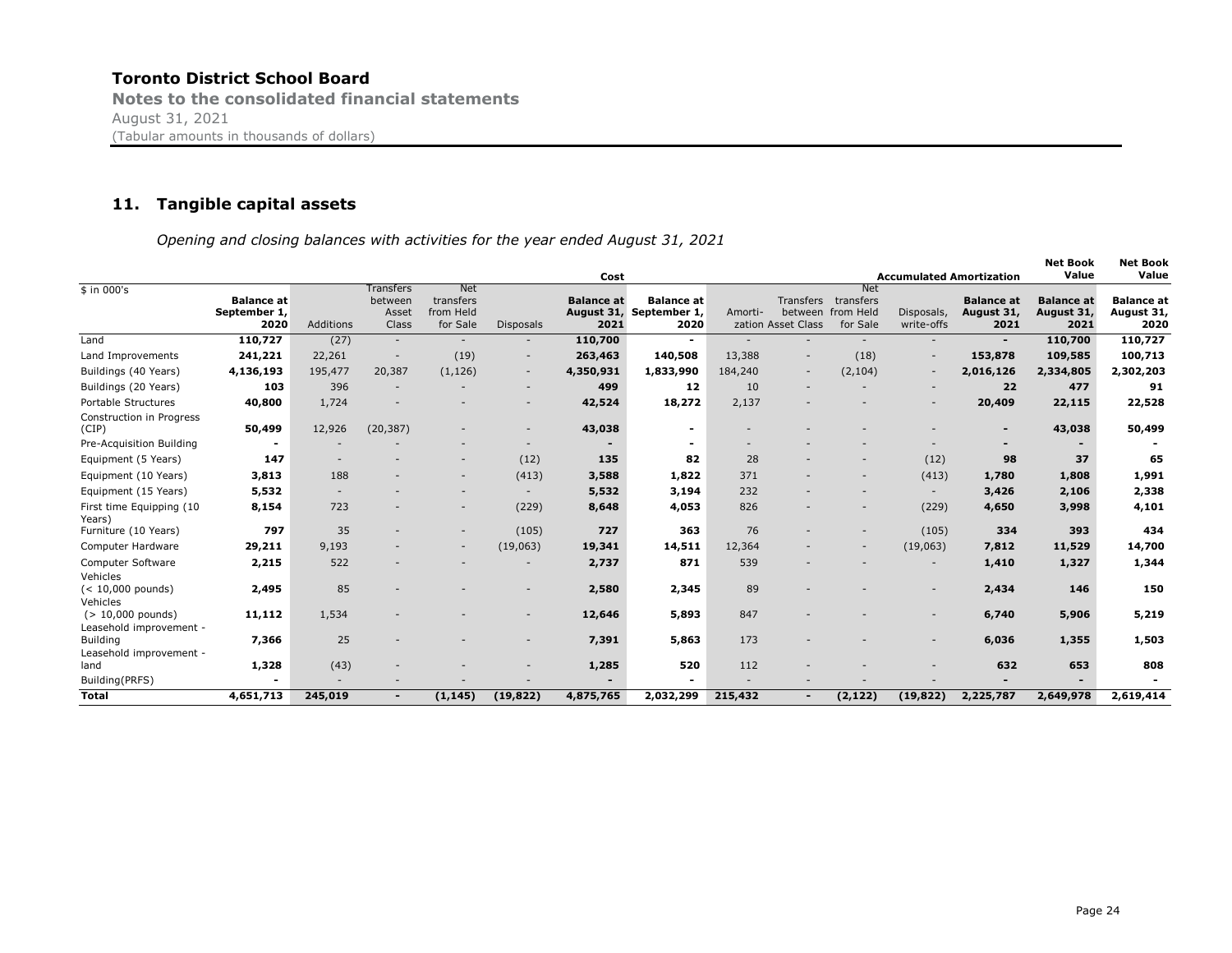## **11. Tangible capital assets (continued)**

#### *(a) Assets permanently removed from service*

Under the assets permanently removed category, no assets were written off in 2021 (\$1.42 million in 2020 was written off due to demolition with related deferred capital contribution recognized).

*(b) Works of art and historic artifacts* 

TDSB has an art collection in its possession with an insured value of \$7.40 million (\$7.40 million in 2020). In addition, TDSB also has a number of historic artifacts. In accordance with Canadian public sector accounting standards, these works of art and historic artifacts are not recorded as an asset in these consolidated financial statements.

### **12. Accumulated surplus**

Accumulated surplus consists of the following:

|                                       | 2021       | 2020       |
|---------------------------------------|------------|------------|
|                                       | S          |            |
|                                       |            |            |
| Accumulated surplus                   |            |            |
| Working funds                         | 22,720     | 16,744     |
| Internal reserves and reserve funds   | 179,034    | 159,938    |
| Employee future benefits              | (257, 036) | (280, 513) |
| Interest accrual                      | (4, 575)   | (4,832)    |
| School generated funds                | 19,035     | 23,527     |
| Capital grants used on land purchases | 110,698    | 110,727    |
| Liability for contaminated sites      | (1,025)    | (1,025)    |
|                                       | 68,851     | 24,566     |

Internal reserves and reserve funds set aside for specific purposes by the Board of Trustees consist of the following:

|                                                                                    | 2021                        | 2020                        |
|------------------------------------------------------------------------------------|-----------------------------|-----------------------------|
| Employee benefit plans<br>School support<br>Committed sinking fund interest earned | 109,807<br>51,724<br>14,271 | 106,190<br>34,920<br>15,699 |
| Other                                                                              | 3,232<br>179,034            | 3,129<br>159,938            |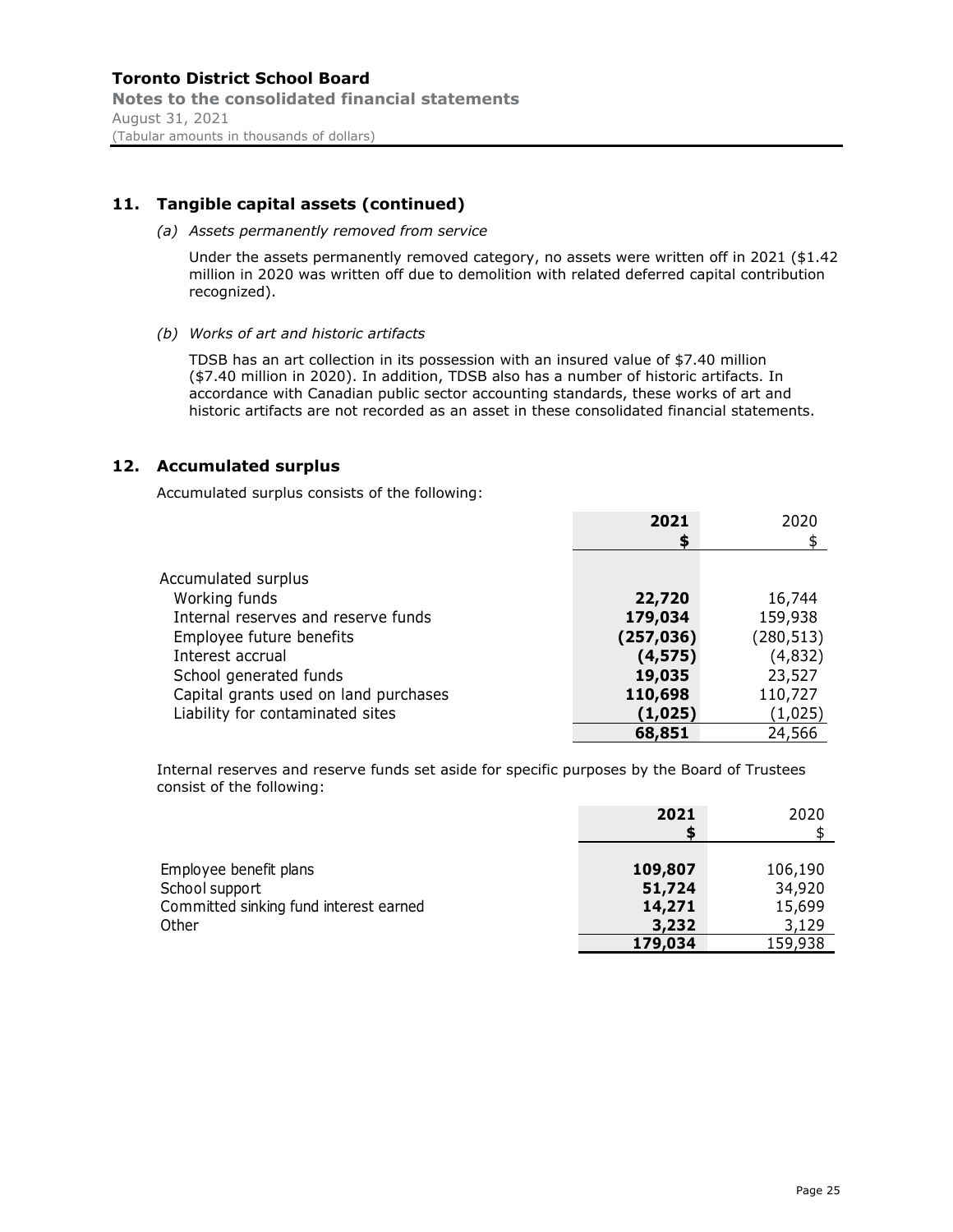### **Toronto District School Board Notes to the consolidated financial statements** August 31, 2021 (Tabular amounts in thousands of dollars)

### **13. Contractual obligations and commitments**

*(a) Capital, facility renewals and renovations* 

The Board's commitments for approved capital and facility renewal programs as at August 31, 2021 amounted to \$209.68 million (\$78.10 million as at August 31, 2020).

- *(b) Other significant obligations* 
	- (i) The Board awarded contracts for student transportation ending August 31, 2022 with two one-year extensions. The estimated annual commitment under these contracts is \$64.27 million (\$62.99 million in 2020).
	- (ii) The Board is committed to purchase natural gas including transportation through supply contracts with various expiry dates; the latest contract expires on October 31, 2024. The estimated outstanding costs of these contracts are \$17.65 million (\$8.52 million in 2020).
	- (iii) The Board is committed to a Wide Area Network contract which expires in August 2022. The estimated annual commitment under this contract is \$5.38 million (\$5.38 million in 2020).
	- (iv) The Board is committed to a Multi-Functional Devices contract which expires in May 2026. The estimated remaining commitment under the contract to its expiry date is \$0.98 million to \$2.80 million per year depending on print volumes (\$2.45 million in 2020).

### **14. Contingent liabilities**

#### *Legal claims*

The Board has been named as the defendant in certain legal actions, in which damages have been sought. Any losses arising from these actions are recorded in the year that the related litigation is settled or when any likely amounts are measurable. Where the outcomes of actions are not determinable as at August 31, 2021, no provision is made in the consolidated financial statements.

#### *Pay equity*

The Board is continuing to negotiate several pay equity claims with employee groups. Management records any future pay equity settlements in the year in which the claim is settled, or earlier, if the amount is determined to be likely and the liability is measurable.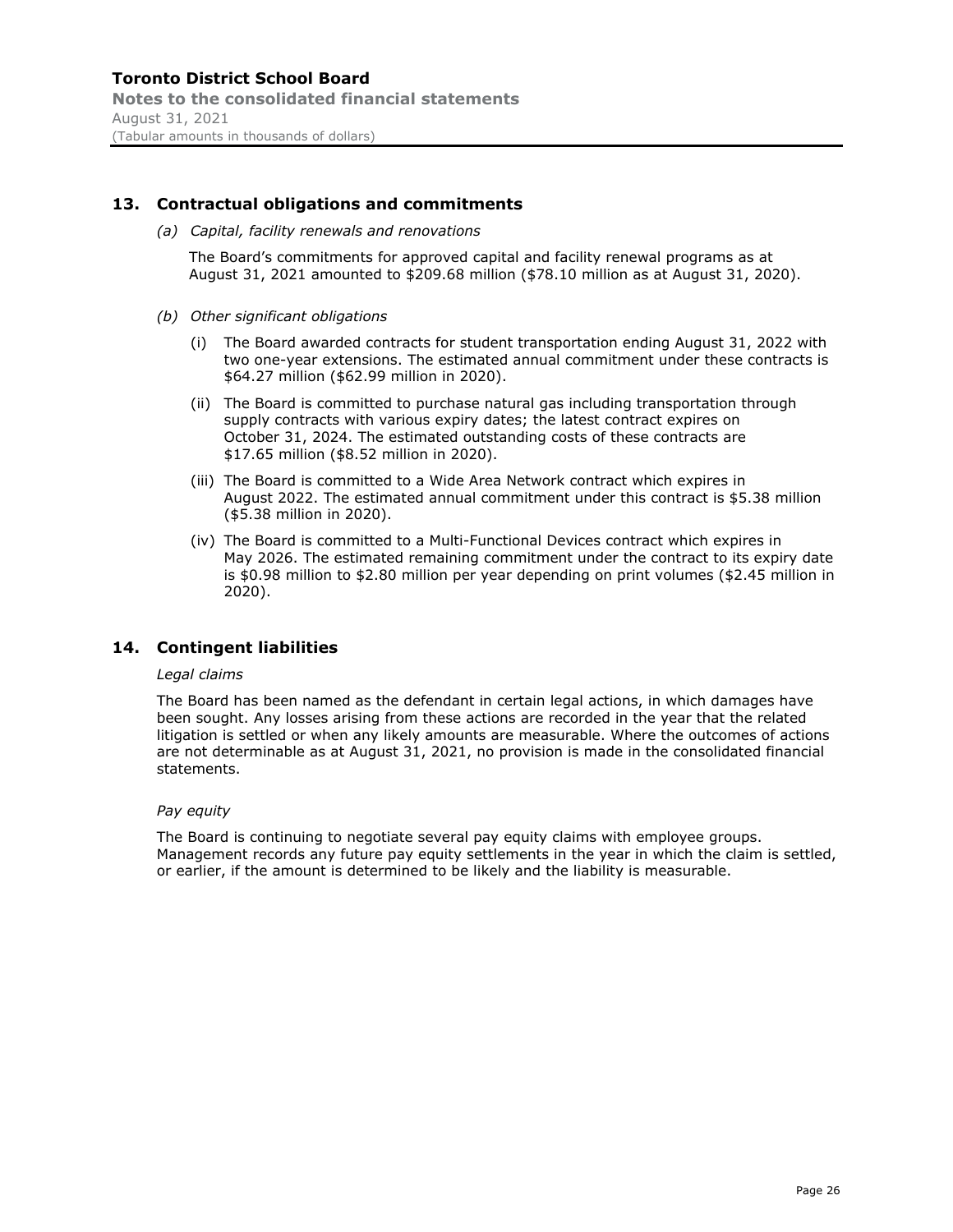**Notes to the consolidated financial statements** August 31, 2021 (Tabular amounts in thousands of dollars)

## **15. Expenses by object**

The following is a summary of the expenses reported on the consolidated statement of operations by object:

|                                         | 2021      | 2020      |
|-----------------------------------------|-----------|-----------|
|                                         | \$        | \$        |
|                                         |           |           |
| Expenses                                |           |           |
| Salary and wages                        | 2,411,862 | 2,312,981 |
| Employee benefits                       | 424,745   | 408,446   |
| Staff development                       | 1,651     | 1,274     |
| Supplies and services                   | 175,254   | 143,273   |
| Interest                                | 18,658    | 21,041    |
| Rental expenses                         | 13,596    | 14,707    |
| Fees and contract services              | 154,372   | 138,306   |
| Other                                   | 9,496     | 4,584     |
| Amortization of tangible capital assets | 215,432   | 222,602   |
| School funded activities                | 8,508     | 21,138    |
|                                         | 3,433,574 | 3,288,352 |

### **16. Grants for student needs**

Included in grants for student needs is an amount of \$1.673 billion (\$1.719 billion in 2020) raised through local property taxation by the Province and allocated to the Board.

### **17. Repayment of "55 School Board Trust" funding**

On June 1, 2003, the Board received \$275.10 million from the "55 School Board Trust" for its capital related debt eligible for provincial funding support pursuant to a 30-year agreement it entered into with the trust. The "55 School Board Trust" was created to refinance the outstanding not permanently financed (NPF) debt of participating boards who are beneficiaries of the trust. Under the terms of the agreement, the "55 School Board Trust" repaid the board's debt in consideration for the assignment by the Board to the trust of future provincial grants payable to the Board in respect of the NPF debt.

The flow-through of \$20.50 million (\$20.50 million in 2020) in grants in respect of the above agreement for the year ended August 31, 2021, is not recorded in these consolidated financial statements.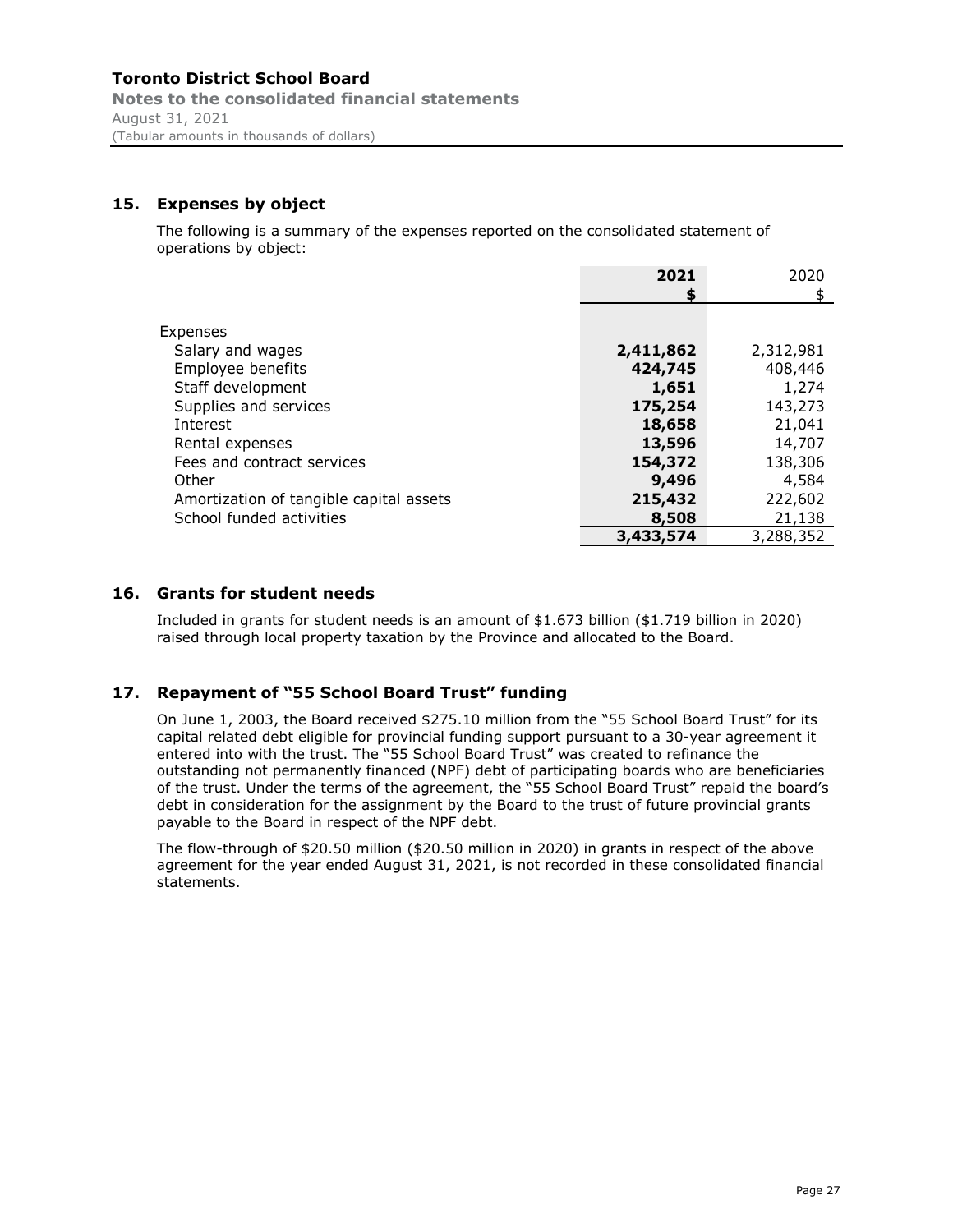### **Toronto District School Board Notes to the consolidated financial statements** August 31, 2021 (Tabular amounts in thousands of dollars)

## **18. Financial contribution agreements**

During 2001-2002, the Board established three joint trust accounts with the Toronto Catholic District School Board pertaining to Education Development Levy Agreements. These Agreements pertain to building developments that pre-date the passing of the Education Development Charges provisions of the Education Act. As at August 31, 2021, the total levy amount in these joint trust accounts is \$33.3 million (\$34 million in 2020). The Board's current share of this amount is \$0.03 million (\$0.11 million in 2020) as reflected in the consolidated statement of financial position. The Board's financial interest in the remaining un-apportioned balance in the joint trust accounts has not been reflected in the consolidated statement of financial position.

The funds in the joint trust accounts must be used for construction of school facilities in specific designated areas of the City of Toronto.

As at August 31, 2021, the joint account has allotted a total of \$40.48 million (\$40.48 million in 2020) for construction of school facilities at Jean Lumb Public School with \$20.85 million (\$20.85 million in 2020) representing the Board's share of the approved project costs.

During 2020-21, payments related to construction and furniture and equipment cost for both school boards totalled \$1.09 million (\$4.84 million in 2020). Of this, \$0.57 million (\$2.48 million in 2020) represents the Board's payment of project costs and has been reflected in the Board's consolidated statement of financial position as follows: \$0.09 million (\$2 million in 2020) has been capitalized for a total of \$20.35 million (\$20.26 million in 2020), and \$0.48 million (\$0.48 million in 2020) has been recorded as prepaid expenses.

### **19. Transportation agreement**

In 2011, the Board entered into an agreement with the Toronto Catholic District School Board in order to provide common administration of student transportation in the City of Toronto. This agreement was executed in an effort to increase delivery efficiency and cost effectiveness of student transportation for each of the Boards. Under the agreement, decisions related to the financial and operating activities of Toronto Transportation group are shared. No partner is in a position to exercise unilateral control.

The Board's portion of transportation expenses has been included in the consolidated statement of operations.

## **20. Liability for contaminated sites**

As at August 31, 2021, the Board has a liability for contaminated sites of \$1.03 million (\$1.03 million in 2020). The liability relates to contamination at two Board properties that are no longer in productive use, and was estimated based on a baseline phase II environmental site assessment performed by an environmental consulting firm. No recoveries are expected.